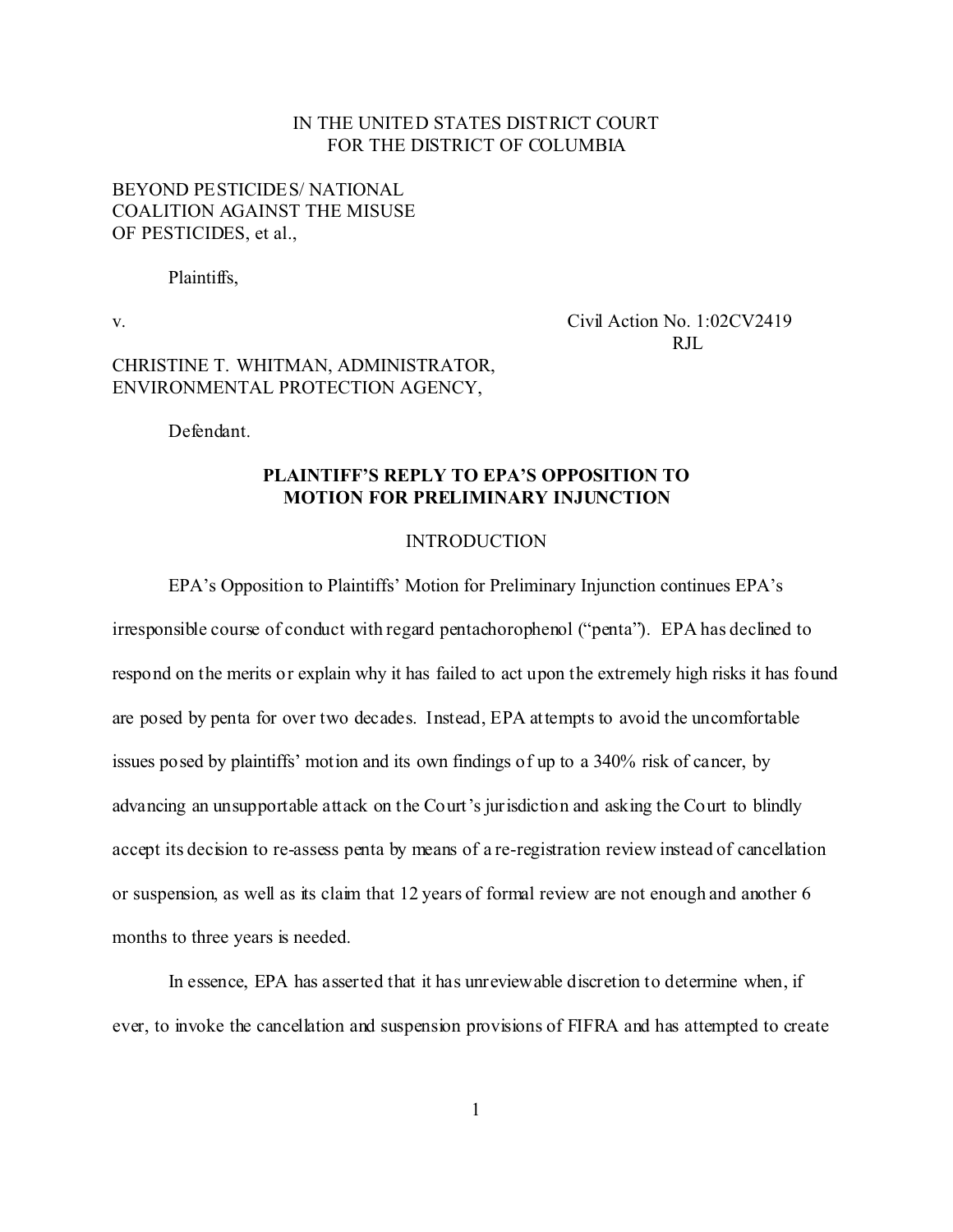the incorrect impression that Congress in enacting the reregistration provisions of FIFRA somehow intended to divert the Agency from utilizing its suspension and cancellation authority. Furthermore, EPA has balked at producing any record documents to explain its course of action and has instead relied upon recently-generated litigation affidavits that state in conclusory fashion that, in effect, it is has made a determination to consider the registration status of penta in the context of a routine re-registration that may take three more years. EPA asserts that it should not be questioned concerning even the process for reviewing penta, not to mention the substantive bases for its determination that reregistration is the most appropriate process.

Congress provided critically important and judicially reviewable authority for EPA to take interim measures to prevent "imminent hazards" to public health and the environment caused by pesticides and provided a range of less immediate measures for EPA's use, along with elaborate procedural requirements to protect the rights of pesticide registrants. Controlling D.C. Circuit precedent clearly establishes the Courts' authority to review instances where EPA abuses its discretion under FIFRA by failing or postponing indefinitely the protective actions necessary under FIFRA's mandate to prevent unreasonable adverse effects. Congress intended FIFRA's cancellation and suspension provisions to be used to protect public health and the environment when a substantial question arises as to whether a pesticide meets the standards for registration. In reauthorizing FIFRA, Congress has continued to include these authorities and even expanded them in 1996, along with the provisions for more routine re-registration. Given the extremely high toxicity, carcinogenicity, fetotoxicity and mutagenicity which EPA has repeatedly found that penta poses (which EPA has relied upon as a basis for canceling all uses of penta other than as wood preservatives) and the decades of delays involved since these findings were first made,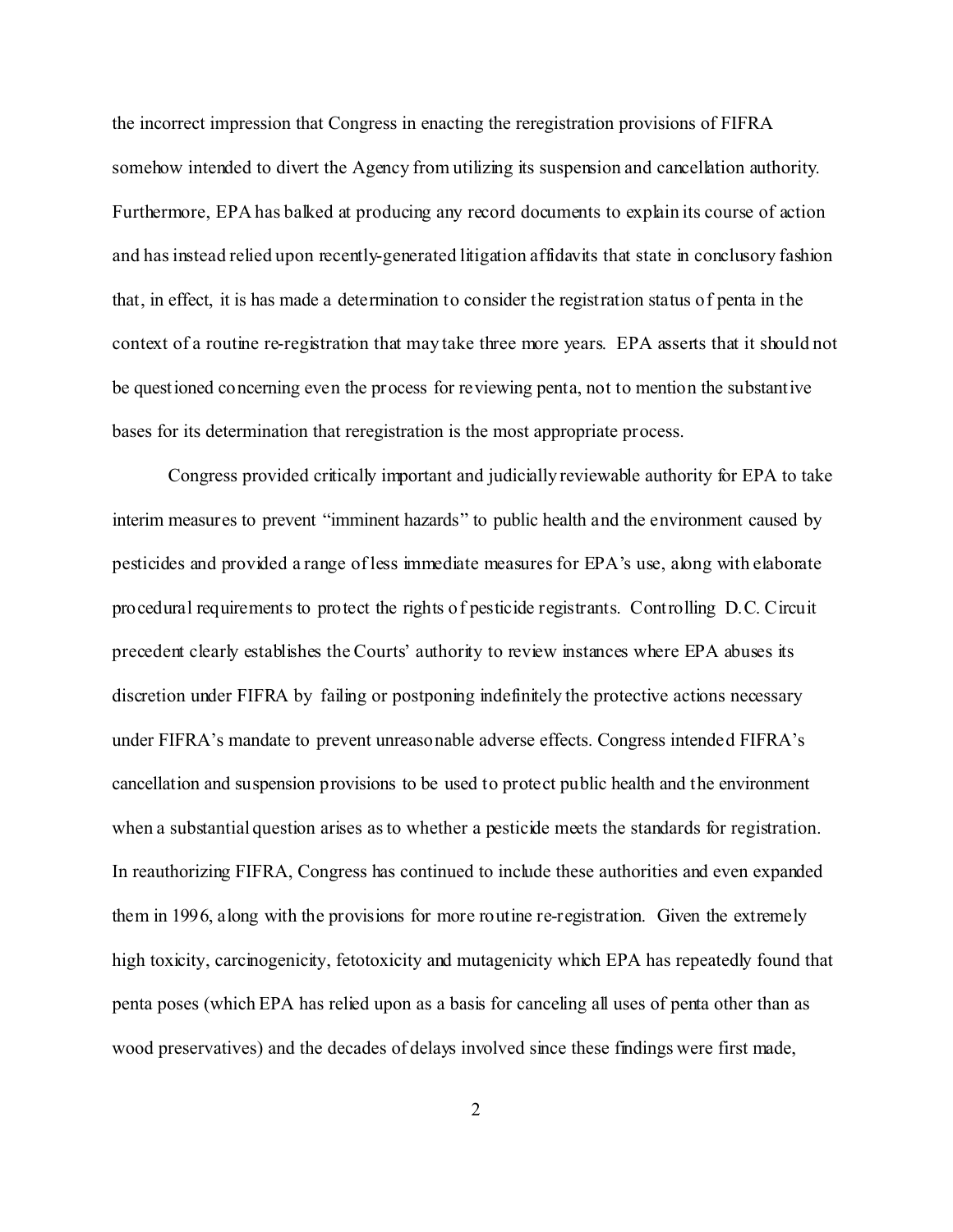penta's registration history raises the question of what level of danger would be necessary and what level of harm would suffice for EPA *ever* to be moved to utilize these statutory provisions.

 Given the urgent and breathtakingly high risk findings EPA published over three and a half years ago, plaintiffs expected fairly prompt action from the Agency to address the hazards identified. Plaintiffs have sought to cooperate and urge action by EPA and have relied in good faith on its repeated assurances that action was forthcoming. Plaintiffs initiated this litigation as a last resort when every other avenue, including repeated petitions to the Agency had been exhausted and effectively denied. This Court has the authority to review EPA's exercise of discretion in determining the actions to take with respect to penta's registration, and furthermore has clear authority under the APA to issue a preliminary injunction ordering EPA to issue an emergency suspension, a remedy that is temporary and limited, merely preventing further harm while the Agency initiates cancellation proceedings to formally and publicly assess the merits of penta's continued registration. Other preliminary relief is also available, including an order to initiate cancellation proceedings or a remand to the Agency for a more explicit determination on plaintiffs' petitions. Plaintiffs urge this Court to act expeditiously to protect public health and the environment and to steer EPA back onto the procedural track enacted in FIFRA.

### I. The Court Has Jurisdiction to Consider the Motion for Preliminary Injunction

Plaintiffs' challenge to EPA's inaction with regard to the cancellation and suspension of penta's registration is exactly the type of claim for which FIFRA and the APA provide review. EPA nevertheless argues against jurisdiction, alleging that FIFRA's judicial review section, 7 U.S.C. § 136n (§ 16(a) of FIFRA), waives sovereign immunity only when there is final agency action (PI Opp. at 18), and "simply does not provide for the review of agency inaction on a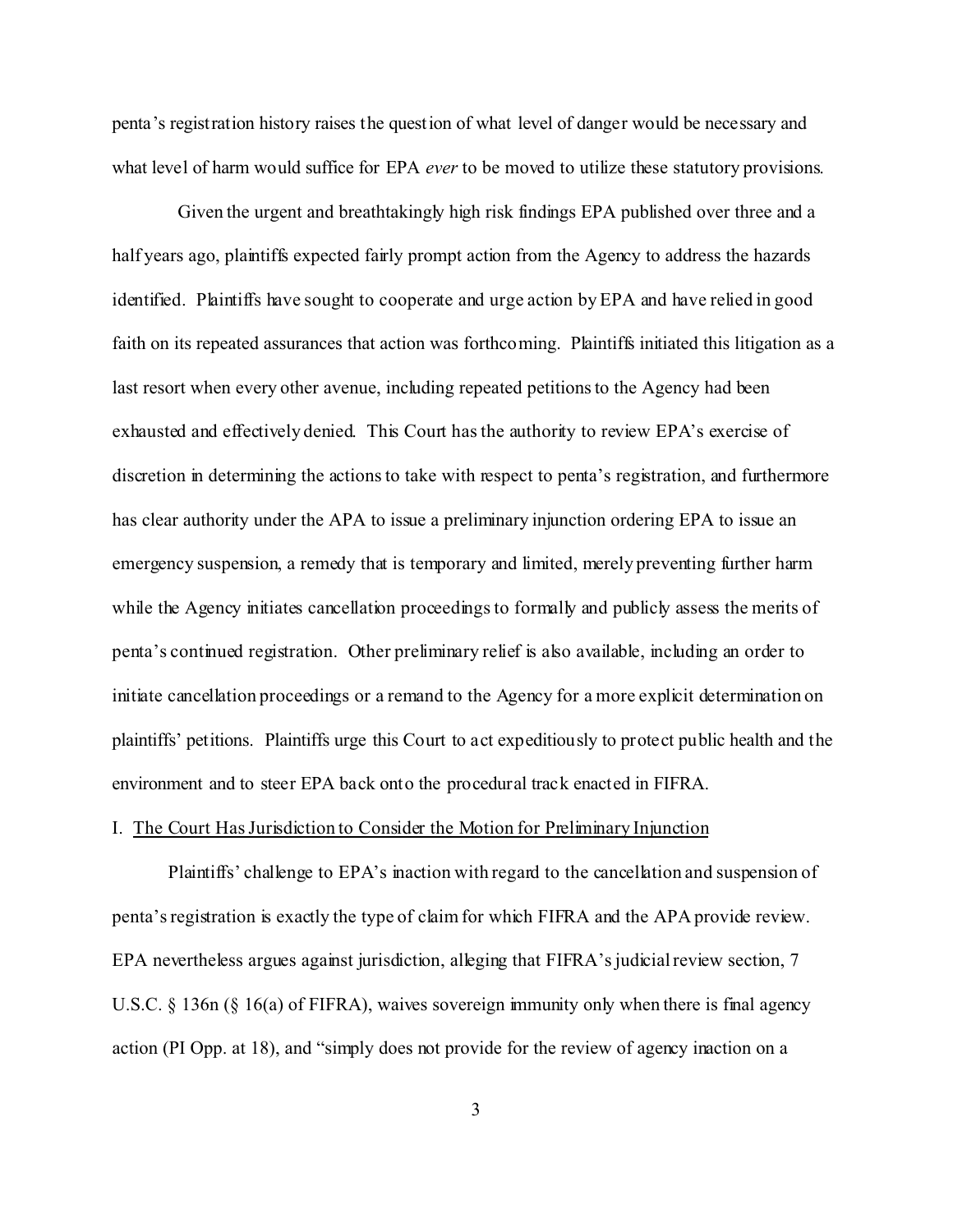petition for cancellation." *Id.* at 19. Thus, EPA apparently contends that FIFRA §16(a) overrides and negates the APA's authorization of review of agency action "unlawfully withheld or unreasonably delayed." 5 U.S.C. § 702. At the same time, however, EPA asserts that its refusal to take a position on Beyond Pesticides' petition for cancellation and suspension "does not necessarily leave plaintiffs stranded in administrative limbo," and implies that review would be available if plaintiffs had "opted not to seek preliminary relief under the APA." *Id.* at 21-22. In fact, plaintiffs did seek injunctive relief under the APA. PI Opp. at  $21-22$ .<sup>1</sup>

### A. Plaintiffs' Motion for Preliminary Injunction is Reviewable under the APA

If EPA is arguing that review would be available here only if plaintiff's motion "seek[s] preliminary relief under the APA," PI Opp. at 21, this contention is easily disposed of. Plaintiffs' complaint rests, *inter alia,* on APA §§702, 555(b) and 706(1). Section 702 contains the APA's basic waiver of sovereign immunity for challenges to agency actions *and failures to act* (emphasis added).<sup>2</sup> EPA cites no authority, and plaintiffs know of none, which requires the jurisdictional

<sup>2</sup> Section 702 provides in relevant part: "A person suffering legal wrong because of agency action, or adversely affected or aggrieved by agency action within the meaning of a relevant statute, is entitled to judicial review thereof. An action in a court of the United States seeking relief other than money damages and stating a claim that an agency or an officer or

 $<sup>1</sup>$  EPA further confuses the issue of whether review is available under the APA or FIRFA,</sup> or both, by arguing, in reliance on Defenders of Wildlife v. EPA., 882 F.2d 1294 (8<sup>th</sup> Cir. 1989), that EPA's actions may be reviewed only under FIFRA §16(a), and that the APA only states the scope of review. PI Opp. at 18. Reliance on Defenders, however, is misplaced. That case held that judicial review of agency action under FIFRA, although pursuant to the APA standards, is to be "obtained under the FIFRA framework." 882 F.2d at 1302. The "framework" applied in that case was the exhaustion of FIFRA administrative remedies by petitioning EPA to cancel the challenged registrations. *Id.* at 1298. The court implicitly interpreted the "refusal . . . to cancel or suspend a registration" language of  $\S 16(a)$  to require a petition to cancel or suspend to have been filed before the Administrator could be considered to have "refused" to act. That case did not involve the question of whether inaction can amount to a "refusal" under  $\S$  16(a), which has been definitively addressed by the D.C. Circuit in the EDF line of cases discussed *infra* at Sec. I.B.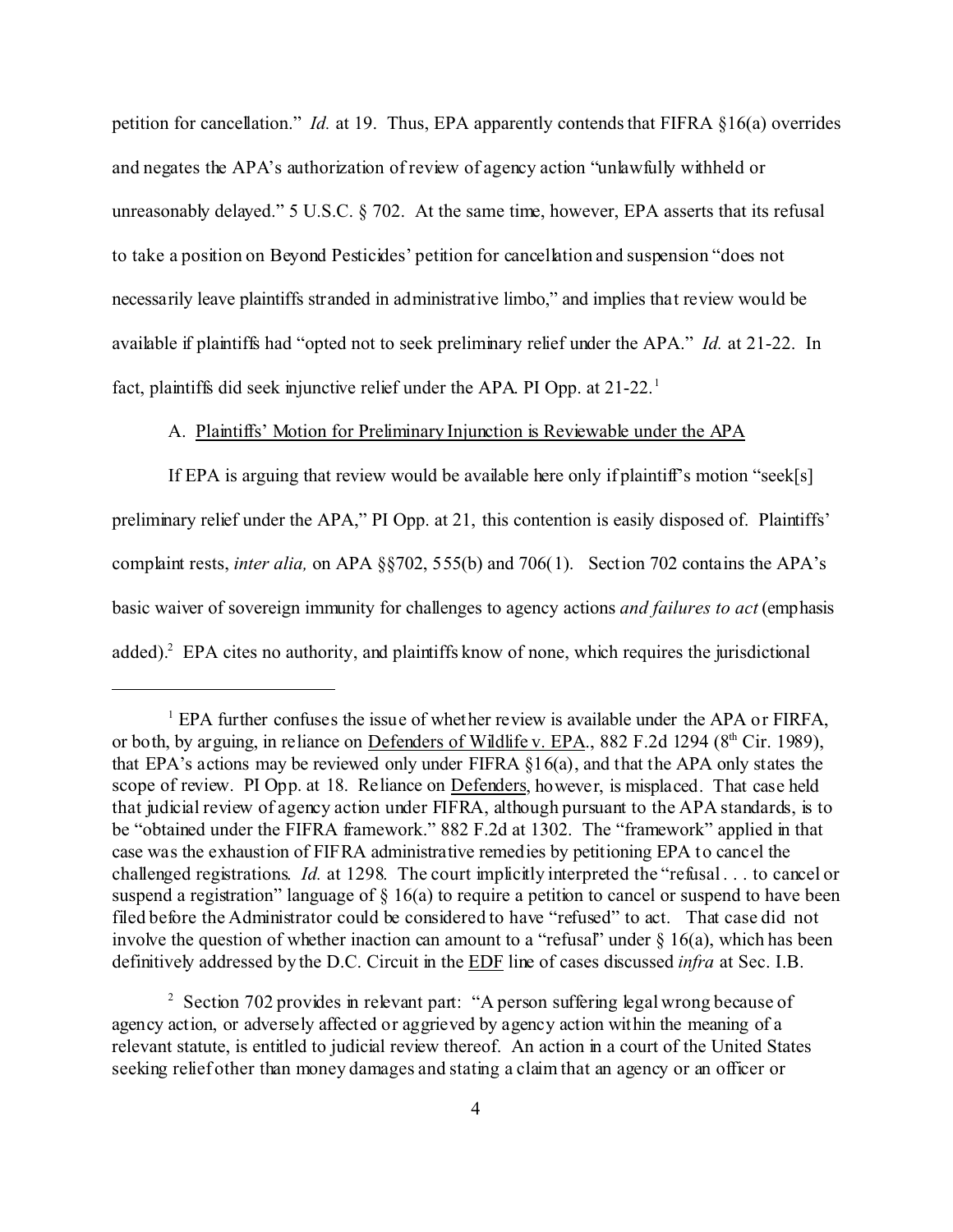allegations of a complaint to be repeated in a motion for preliminary injunction. Moreover, any fair reading of plaintiffs' moving papers reveals that plaintiffs are challenging "agency action unlawfully withheld or unreasonably delayed"-- namely EPA's failure to take timely action to cancel and suspend the registration of penta. *See, e.g.,* Pl. Mem. at 12, 19-24, 27-28.

EPA also appears to argue that jurisdiction over the preliminary injunction motion, as opposed to the complaint, cannot rest on the APA because the relief sought by Plaintiffs – an order directing EPA to issue an emergency suspension and cancellation of penta – is allegedly unavailable under the APA.<sup>3</sup> However, this court *can* order an agency to take specific action under APA §706(1) and this Circuit did so in Environmental Defense Fund ("EDF") v. Ruckelshaus, 439 F.2d 584, 595 (D.C. Cir. 1971), ordering EPA to issue a pesticide cancellation notice. Sec. IV.A, *infra*. The Court may also order other remedies based on the facts and law presented in Plaintiffs' preliminary injunction motion here, including, as EPA has suggested, issue "an order requiring EPA to act on plaintiffs' petition." PI Opp. at 17. *See*, Section IV.C, *infra.*

Moreover, contrary to EPA's position, the issue of the Court's ability to grant particular relief does not deprive the Court of *jurisdiction*. In Bell v. Hood, 327 US 678, 682 (1945), the

employee thereof acted *or failed to act* in an official capacity under color of legal authority shall not be dismissed nor relief therein denied on the ground that it is against the United States of that the United States is an indispensable party." (Emphasis supplied). Section 555(b) provides that "within a reasonable time, each agency shall proceed to conclude a matter presented to it.". 5 U.S.C. § 706(1) provides that "the reviewing court shall . . . compel agency action unlawfully withheld or unreasonably delayed." Plaintiffs' action was also brought pursuant to FIFRA and the Resource Conservation and Recovery Act (RCRA), Complaint ¶ 1, which are the substantive statutes which Plaintiffs allege EPA's actions and inactions have transgressed. *See*, Preferred Risk Mutual Ins.Co. v. United States,  $86$  F.3d  $789$ ,  $792$  ( $8<sup>th</sup>$  Cir. 1996).

<sup>&</sup>lt;sup>3</sup> See, PI Opp.at 17: "Critically, Plaintiffs do not seek any preliminary relief on their "unreasonable delay" claim under Section  $706(1)$  – they are not asking the Court simply to order EPA to act on their petition one way or the other."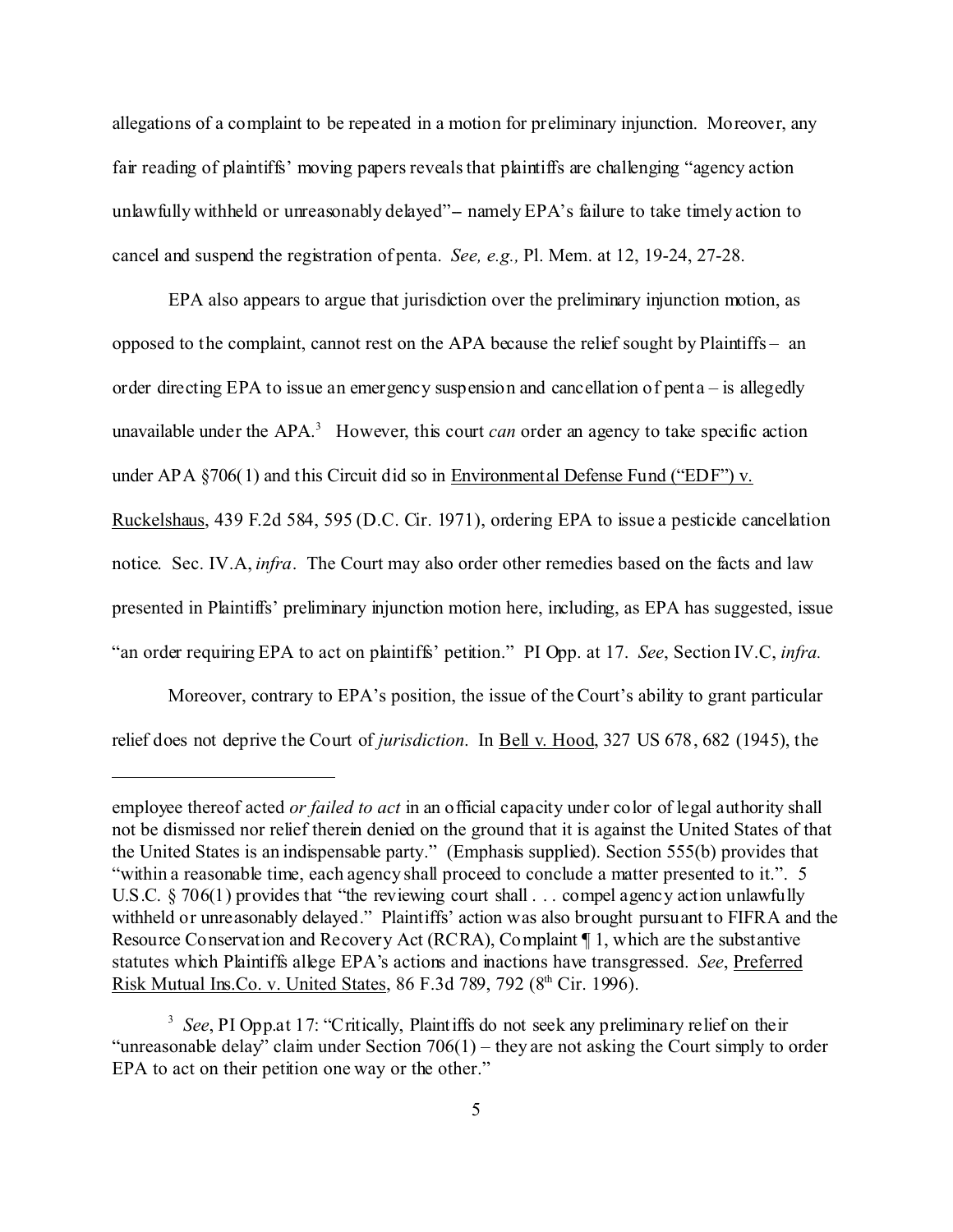Supreme Court ruled that:

Jurisdiction . . . is not defeated . . . by the possibility that the averments might fail to state a cause of action on which petitioners could actually recover. For it is well-settled that the failure to state a proper cause of action calls for a judgment on the merits and not for a dismissal for want of jurisdiction.<sup>4</sup>

The fact that this Court could order a different remedy, based on the law and facts presented in the motion for preliminary injunction, including one that EPA views as proper under the APA (*see* PI Opp. at 17), underscores the fact that remedial options differ from jurisdictional issues.

#### B. FIFRA's Judicial Review Provision Permits Review Here

EPA also argues that FIFRA §16(a) absolutely precludes review of inaction on petitions to

cancel or suspend. PI Opp. at 18-21. This argument contravenes D.C. Circuit precedent

addressing the precise issues presented here and finding jurisdiction and reviewability, as well as

judicial authority to order EPA to take cancellation action upon meeting the statutory standards.

In EDF v. Hardin, 428 F.2d 1093 (D.C. Cir. 1970), the court rejected defendant's<sup>5</sup> claim that

there was no final reviewable order because it had neither granted nor denied much of the relief

requested with regard to cancellation and suspension of the pesticide DDT:

No subsequent action can sharpen the controversy arising from a decision by the Secretary that the evidence submitted by petitioners does not compel suspension or cancellation of the registration of DDT. In light of the urgent character of petitioners' claim, and the allegation that delay itself inflicts irreparable injury, the controversy is as ripe for judicial consideration as it can ever be.

*Id.* at 1098. The court also noted that

<sup>&</sup>lt;sup>4</sup> Bell was cited in Steel Co. v. Citizens for a Better Environment, 523 U.S. 83, 89 (1998), for the proposition that "[i]t is firmly established in our cases that the absence of a valid (as opposed to arguable) cause of action does not implicate subject matter jurisdiction, *i.e.*, the court's statutory or constitutional *power* to adjudicate the case." (Emphasis in original).

<sup>&</sup>lt;sup>5</sup> FIFRA was administered by the Secretary of Agriculture prior to the creation of EPA.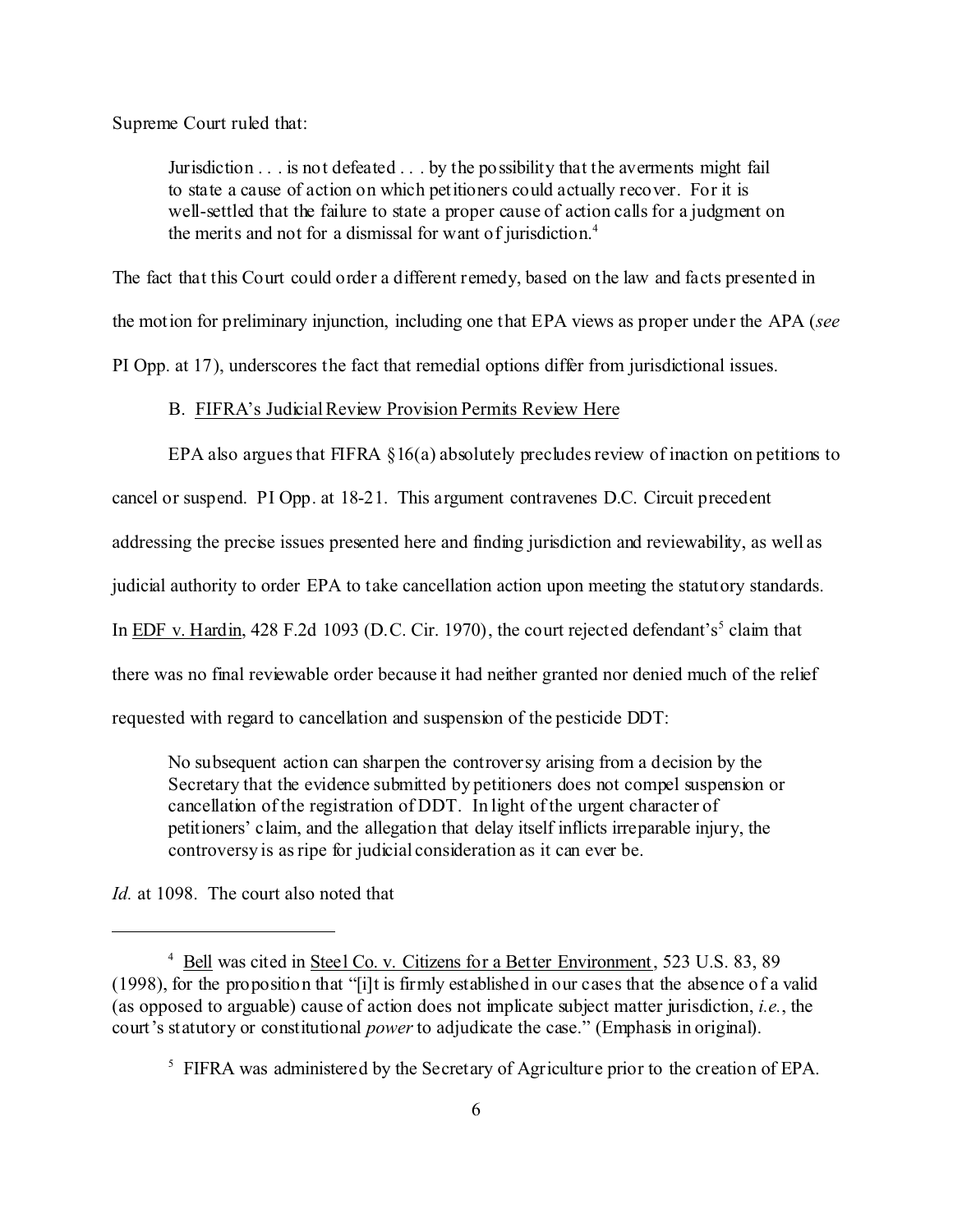when administrative inaction has precisely the same impact on the rights of the parties as denial of relief, an agency cannot preclude judicial review by casting its decision in the form of inaction rather than in the form of an order denying relief.

428 F.2d at 1099 (footnote omitted). As to the request for interim suspension, the court ruled:

we agree that inaction is tantamount to an order denying suspension. The suspension power is designed to protect the public from an "imminent hazard;" if petitioners are right in their claim that DDT presents a hazard sufficient to warrant suspension, then even a temporary refusal to suspend results in irreparable injury on a massive scale. . . . [T]he Secretary's inaction results in a final disposition of such rights as the petitioners and the public may have to interim relief.

Id. (footnote omitted).<sup>6</sup> The Court deferred the issue of whether inaction on the requests to cancel amounted to a final reviewable action until the agency either made a decision on the record to issue the cancellation notices or explained its reasons for not doing so. *Id* at 1100.

EPA's inaction with regard to the cancellation of DDT returned to the court in EDF v. Ruckelshaus, 439 F.2d 584 (D.C. Cir. 1971). There the court observed that even though the then-applicable jurisdictional provision of FIFRA provided for review of "any *order* granting or denying the cancellation of a pesticide registration," "[t]he Secretary could defeat that jurisdiction by delaying his determination indefinitely." *Id.* at 593 (emphasis supplied; footnote omitted). With reference to the APA's provision for compelling action "unlawfully withheld or unreasonably delayed," the Court held that it had "jurisdiction to entertain a request for relief in the form of an order directing the Secretary to act in accordance with FIFRA." *Id.* Ultimately, the court ordered issuance of the cancellation notices, because it found that EPA's DDT findings satisfied FIFRA's standard for cancellation action. *Id* at 595.

<sup>&</sup>lt;sup>6</sup> This ruling was reaffirmed, regarding the review of the pesticides aldrin and dieldrin, in EDF v EPA, 465 F.2d 528, 533 (D.C. Cir. 1972), "[b]ecause of the potential for delay, and consequent possibility of serious and irreparable environmental damage from an erroneous decision on suspension, a refusal to suspend is a final order reviewable immediately."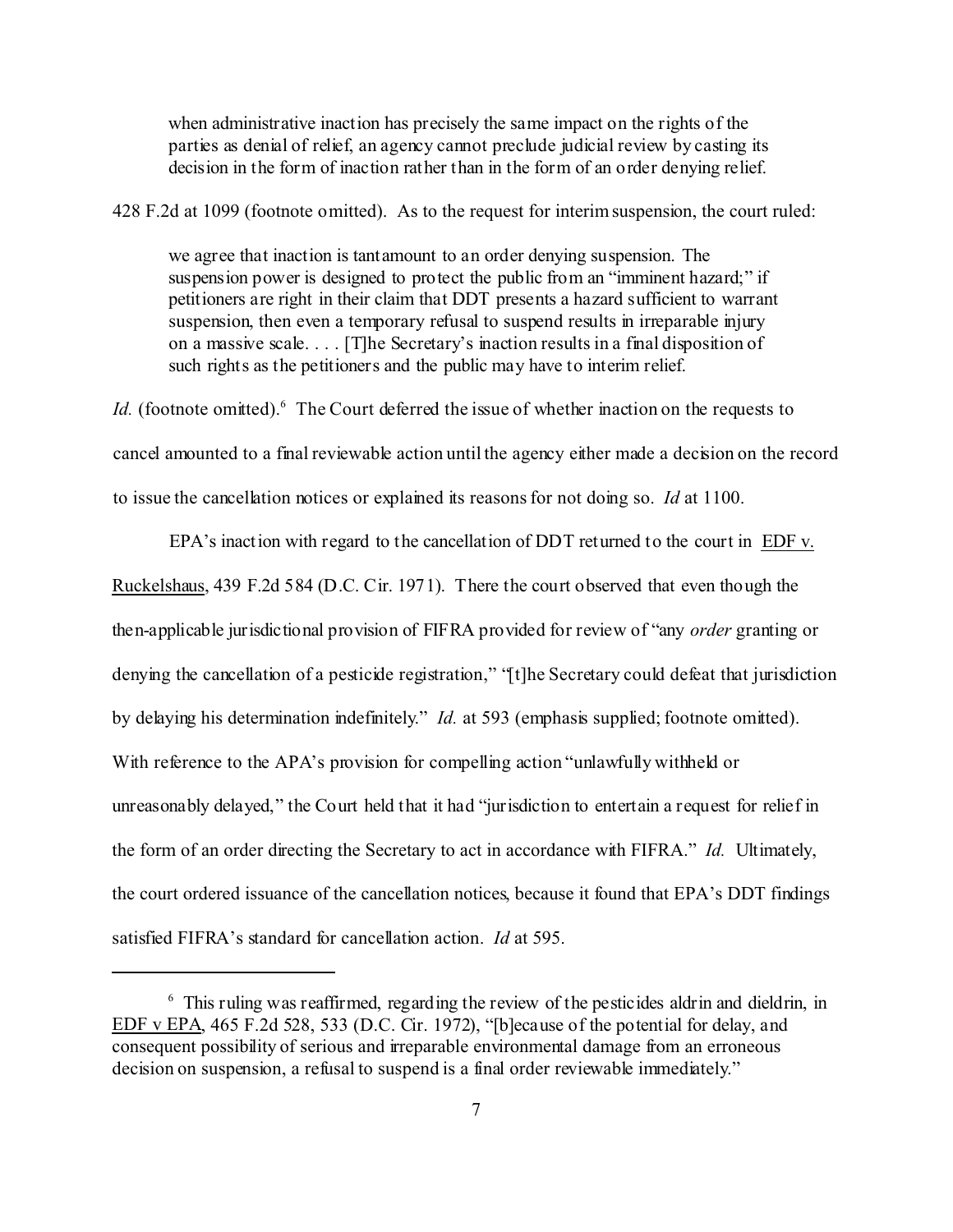EPA's effort to distinguish these controlling precedents fails (PI Opp. at 19-21 and n.

9).<sup>7</sup> First, the subsequent amendment of the judicial review provision interpreted in the  $EDF$  line of cases has no bearing on the holdings in those cases. As noted above, the previous provision allowed review of "the validity of any *order* under this section" (emphasis supplied), yet the D.C. Circuit in Ruckelshaus explicitly determined to apply the provision in the *absence of an order* granting or denying the plaintiffs' petition. 439 F.2d at 593. Both Ruckelshaus and Hardin set forth this Circuit's view that inaction on a petition to cancel or suspend amounts to an actionable denial of those petitions, reviewable for abuse of discretion. This reasoning applies with equal force to the language of the current provision, providing for review of "the refusal of the Administrator to cancel or suspend a registration . . . and other final actions of the Administrator not committed to the discretion of the Administrator by law . . . ." 7 U.S.C.  $\S$  136n(a).<sup>8</sup>

<sup>8</sup> In fact, EPA's brief to this Court now reveals that it plans to assess the risks and benefits of penta only in its "normal reregistration process," (PI Opp. at 25), and not to take any other regulatory action until that review is complete. PI Opp. At 29: "Common sense dictates

<sup>&</sup>lt;sup>7</sup> EPA also relies on a case from another district, Syngenta Crop Protection v. EPA, 202 F. Supp. 2d 437 (M.D.N.C. 2002) (PI Opp.at 18-19), to argue that  $\delta 16(a)$  waives sovereign immunity only for final agency actions. Syngenta is not relevant here because it does not involve inaction on a petition to suspend, which the D.C. Circuit ruled is "tantamount to an order denying suspension," Hardin, 428 F.2d at 1099, or inaction on a petition to cancel, which the D.C. Circuit ruled is reviewable under the APA provision for compelling action unlawfully withheld or unreasonably delayed. Ruckelshaus, 439 F.2d at 593. Rather, Syngenta involved a totally different situation -- plaintiff's attempt to bar EPA from registering pesticides to other manufacturers, which registrations Syngenta claimed would be based on its exclusive use data. EPA had taken no action on the challenged pesticide registration applications, and plaintiff was simply relying on legal positions EPA had taken in other litigation and in correspondence with Syngenta. The court found that such statements did not preclude EPA from taking the action that Syngenta had requested, 439 F. Supp.2d at 448, and that little or no harm would likely occur in the interim before EPA did reach its final decision. *Id.* at 449-51. Also, Sygeneta's denial of review appears to rest on ripeness, rather than lack of jurisdiction. *See,* 439 F. Supp. 2d at 445 (EPA concedes that  $\S$  136n(a) explicitly waives sovereign immunity, but argues that the EPA has not taken any final agency action and thus the case is not ripe for review under  $\S$  136n(a)).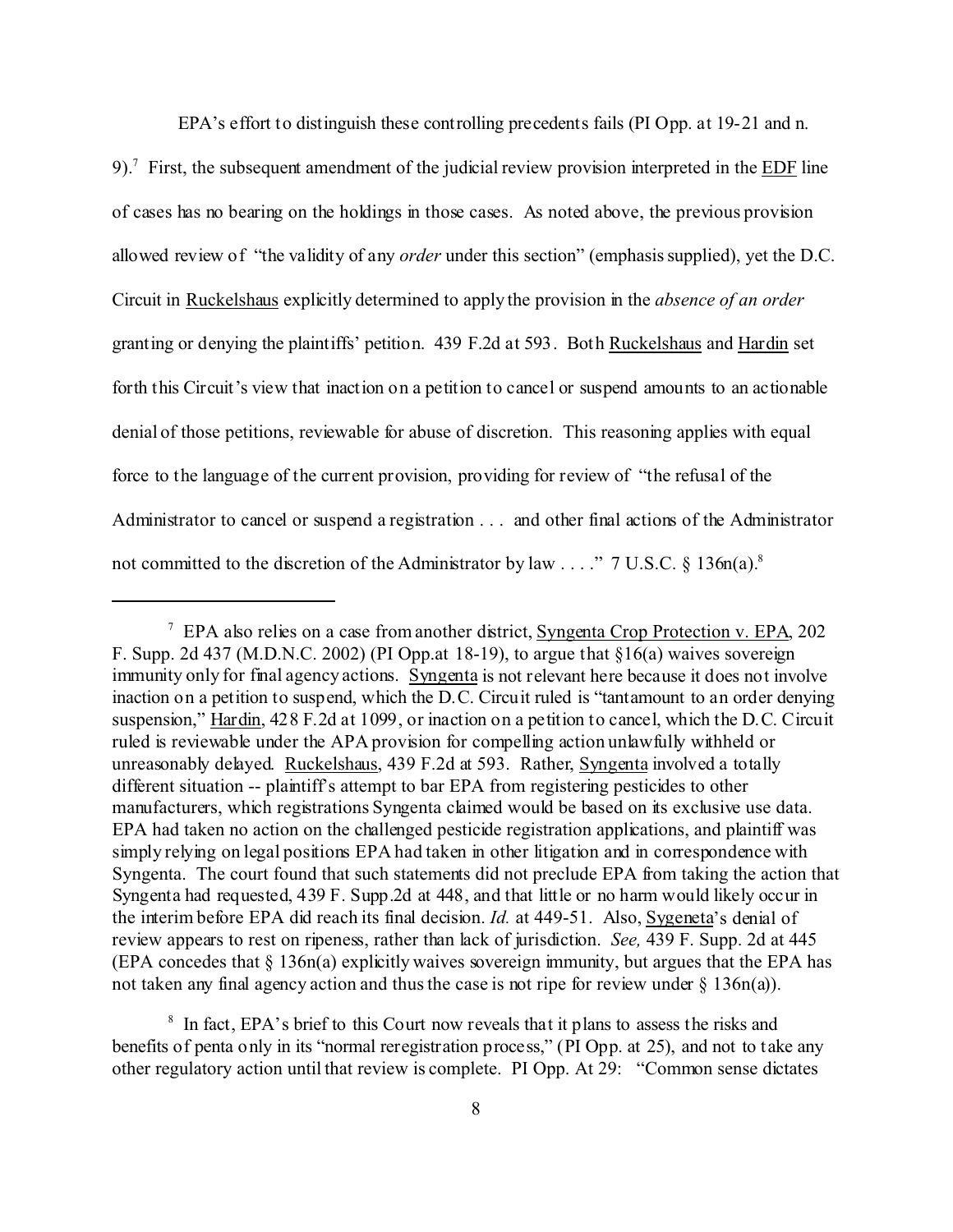Moreover, FIFRA's definition of "imminent hazard" has not changed since Hardin, and thus there can be no argument against the continued viability of the holding there that because the "suspension power is designed to protect the public from an 'imminent hazard' . . . . inaction results in a final disposition of such rights as the petitioners and the public may have to interim relief." Hardin, 428 F.2d at 1099.

Equally important, the 1972 amendment to FIFRA's jurisdictional provision did not legislatively reverse the reviewability holdings in the EDF cases. There is no evidence that Congress intended to remove the previously existing waiver of sovereign immunity for these actions.<sup>9</sup> To the contrary, the purpose of the change was to divide jurisdiction over challenges to agency action under FIFRA between the district courts and the courts of appeals, not to narrow available review, revoke any waivers of sovereign immunity, or legislatively overrule settled court precedent.<sup>10</sup> According to the Senate Report,

 [t]he Committee has simplified the procedures for judicial review of agency actions by providing that all actions taken after a hearing shall be reviewed by the courts of appeals and all actions taken without a hearing, unless otherwise

that a decision on plaintiffs' petitions, or completion of penta's reregistration, should not occur until EPA has completed the remaining steps in its penta reregistration process . . . ". This is an effective denial of Plaintiffs' petitions to cancel and suspend -- the very action for which § 16(a) provides review.

<sup>9</sup> Courts will "find a congressional intent to preclude review only if presented with clear and convincing evidence," Reno v. Catholic Services, 509 U.S. 43, 64 (1993)(internal quotations and citations omitted).

 $10$  The earlier provision directed all challenges to orders under FIFRA to the circuit courts of appeals, 7 U.S.C. § 135b(d) (1964)(repealed), cited at PI Opp. 20, n.9, while the provision substituted in 1972 divides review between the district courts (Sec. 16(a), 7 U.S.C. § 136n(a)) in situations where no hearing has been held, and the courts of appeals with regard to "any order issued by the Administrator following a public hearing." Sec. 16(b), 7 U.S.C.§136n(b). 7 U.S.C. §136n(c) also provides for enforcement of FIFRA in the district courts.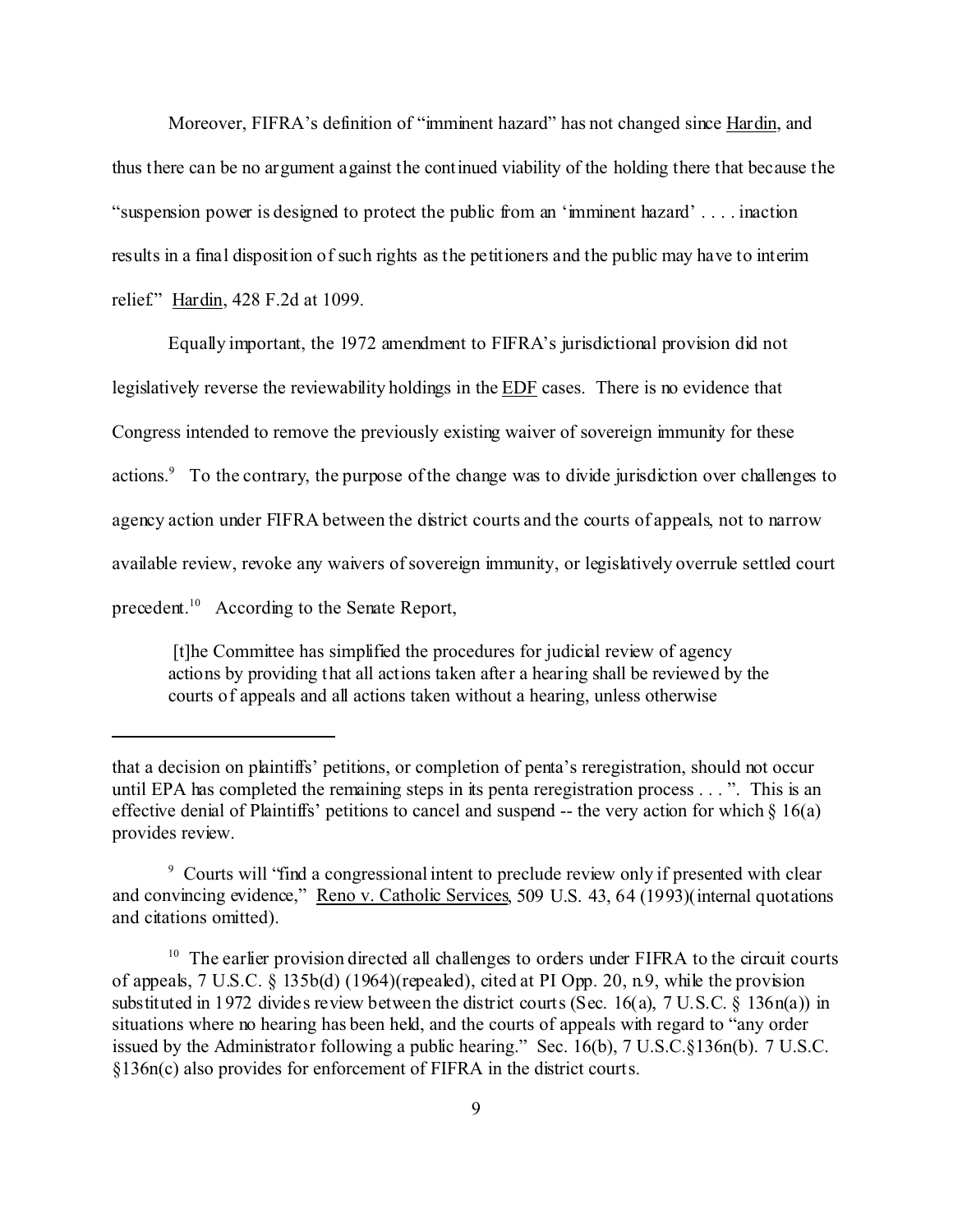provided in the Act, shall be reviewable in district courts.<sup>11</sup>

As the Committee stated, "[t]he question is really that simple." *Id.*, at 4070. There is no hint in the legislative history of any intent to preclude review that was formerly available; indeed, contrary to any possible implication of overriding APA review, the Committee Reports states that: "*Judicial review in district courts will be in accordance with the law generally applicable to administrative procedure.*" *Id.,* at 4019 (emphasis supplied).

EPA's second basis for distinguishing the EDF line of cases is also unsupportable. EPA urges that these cases have somehow been silently overruled by its institution, at the direction of Congress, of a reregistration program that provides public proceedings to review the risks and benefits of pesticides even when a petition for cancellation or suspension is not acted upon. PI Opp. at 20-21, 24-27. Such an argument implies that, absent amendment of the judicial review provision itself, or any explicit statement in the statute or legislative history, Congress intended that institution of a re-registration program, while retaining the cancellation and suspension provisions, would revoke previously available judicial review for cancellation and suspension. This utter lack of evidence of congressional intent is far from the necessary "clear and convincing evidence" of congressional intent to preclude review. Reno, 509 U.S. at 64.

In sum, FIFRA §16(a) provides for judicial review of EPA refusals to suspend or cancel, and this Circuit has definitively held that even short-term inaction on a petition to or suspend constitutes a denial ("refusal"), as does unreasonable delay on a petition to cancel. The statute does not say, "however, if EPA is in a reregistration review, it need not act on a cancellation or

<sup>11</sup> S. Rep. No. 92-838 ( Committee on Agriculture and Forestry), *reprinted in,* 1972 U.S. Code. Cong & Admin. News 3993 at 4019.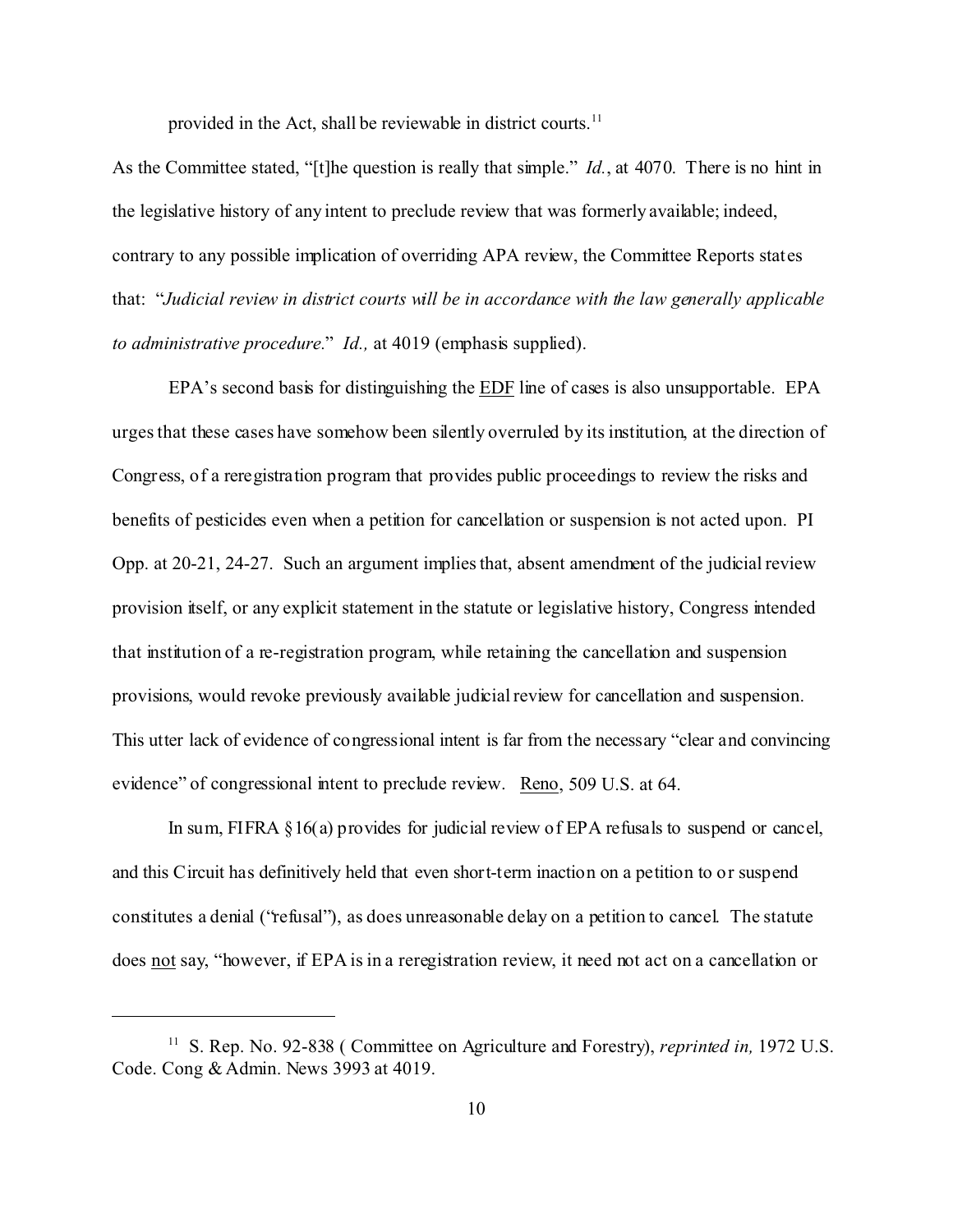suspension petition, and its failure to cancel or suspend is unreviewable, even if the reregistration proceeding takes a decade." Thus, this case (and therefore this motion) is reviewable under FIFRA § 16(a), as well as under the APA, whether viewed as a refusal to cancel or suspend penta registration occasioned by delay, as described in the EDF line of cases, or a refusal, based on EPA's statements in this litigation that it has "determined" to continue only on the reregistration track, rather than to cancel or suspend.

#### II. EPA's Inaction is Reviewable Under the Abuse of Discretion Standard

The Court's Order denying plaintiffs' motion to compel suggests that the Court may believe that plaintiffs must demonstrate that EPA "has failed to act where it has a nondiscretionary duty to do so." Memorandum Order of January 10, 2003 at 3. Plaintiffs do not contend that EPA has failed to carry out a non-discretionary duty. However, the D.C. Circuit ruled in EDF v. Ruckelshaus that while the language of FIFRA "vests discretion" with regard to cancellation decisions, those "decisions are reviewable for abuse of discretion." 439 F.2d at 593. *See also*, National Wildlife Federation v. Browner, 1996 U.S. Dist. LEXIS 15321 (D.D.C 1996)(the APA provides a means to challenge discretionary inaction if it constitutes an abuse of discretion, citing NAACP v. HUD, 817 F.2d 149, 160 (1<sup>st</sup> Cir. 1987)); Raymond Proffiitt Foundation v. Corps of Engineers, 128 F. Supp.2d 762, 767 (E.D. Pa. 2000)(a court can compel agency action when a failure to act is arbitrary and capricious, an abuse of discretion, or otherwise not in accordance with law).

#### III. Preliminary Injunctive Relief is Appropriate Here

FIFRA's emergency suspension provision is intended to provide preliminary relief to prevent serious and irreparable damage to public health and the environment during the pendency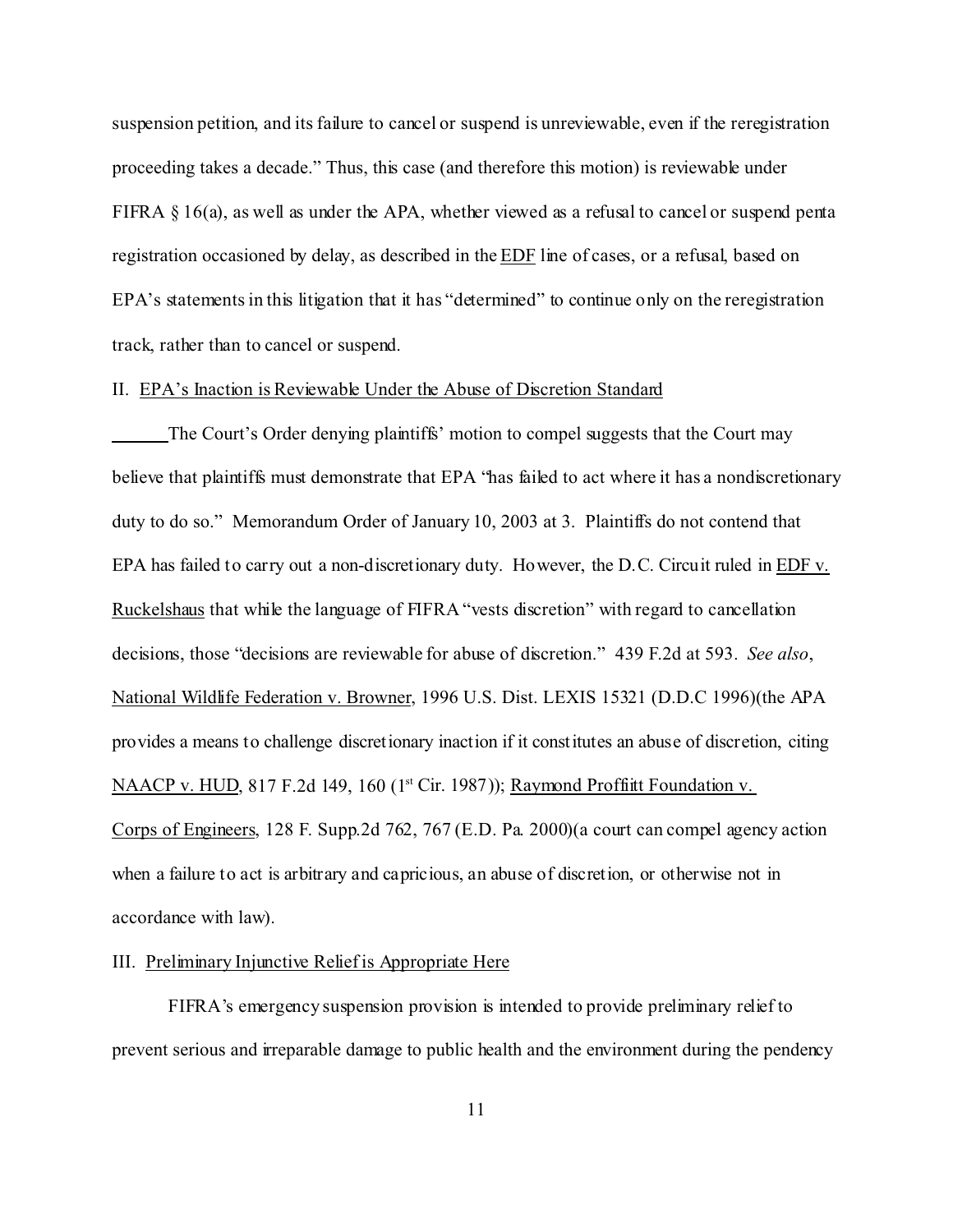of cancellation proceedings. Thus, preliminary relief from the Court to obtain that relief is appropriate. Plaintiffs initiated this litigation because of EPA's failure to address the extremely elevated risks it identified from exposure to penta. EPA's risk findings dating back to the 1970's strongly suggest that every day of additional manufacture, distribution and use of pentachorophenol will result in cancers, birth defects and deaths to persons exposed to penta, particularly workers. Plaintiffs Memorandum in Support demonstrates that plaintiffs have satisfied the D.C. Circuit's four part test for a preliminary injunction. Plaintiffs' likelihood of success on the merits, as well as irreparable harm are established by EPA's own published reports and regulatory actions concerning penta. While defendants argue that an injunction should not be granted because it would injure other parties, the injuries they point to are monetary and limited. The irreparable harm to the public is in the form of loss of life and public health.

### B. EPA's "Delay" Allegations Do Not Affect the Merits of Plaintiffs' Motion

EPA asserts (PI Opp. at 30) that in determining whether irreparable harm is occurring to support a preliminary injunction, "the court is entitled to consider plaintiffs' delay in seeking emergency relief." EPA's cited cases are inapposite. In Citibank N.A. v Citytrust, 756 F.2d 273, (2d Cir 1985), a trademark infringement case, Citicorp had waited for seven years before filing a lawsuit alleging that its customers were likely to be confused by Citytrust's allegedly similar trademark. Because the competing mark had been in use so long, the court questioned "what additional irreparable harm would result during the pendency of this action." *Id.* at 277. Here in contrast, the release of penta – a highly carcinogenic and dangerous substance -- into the environment due to EPA's delay is ongoing and cumulative. FIFRA's "emergency suspension" provision is an explicit recognition by Congress that where a pesticide causes unreasonable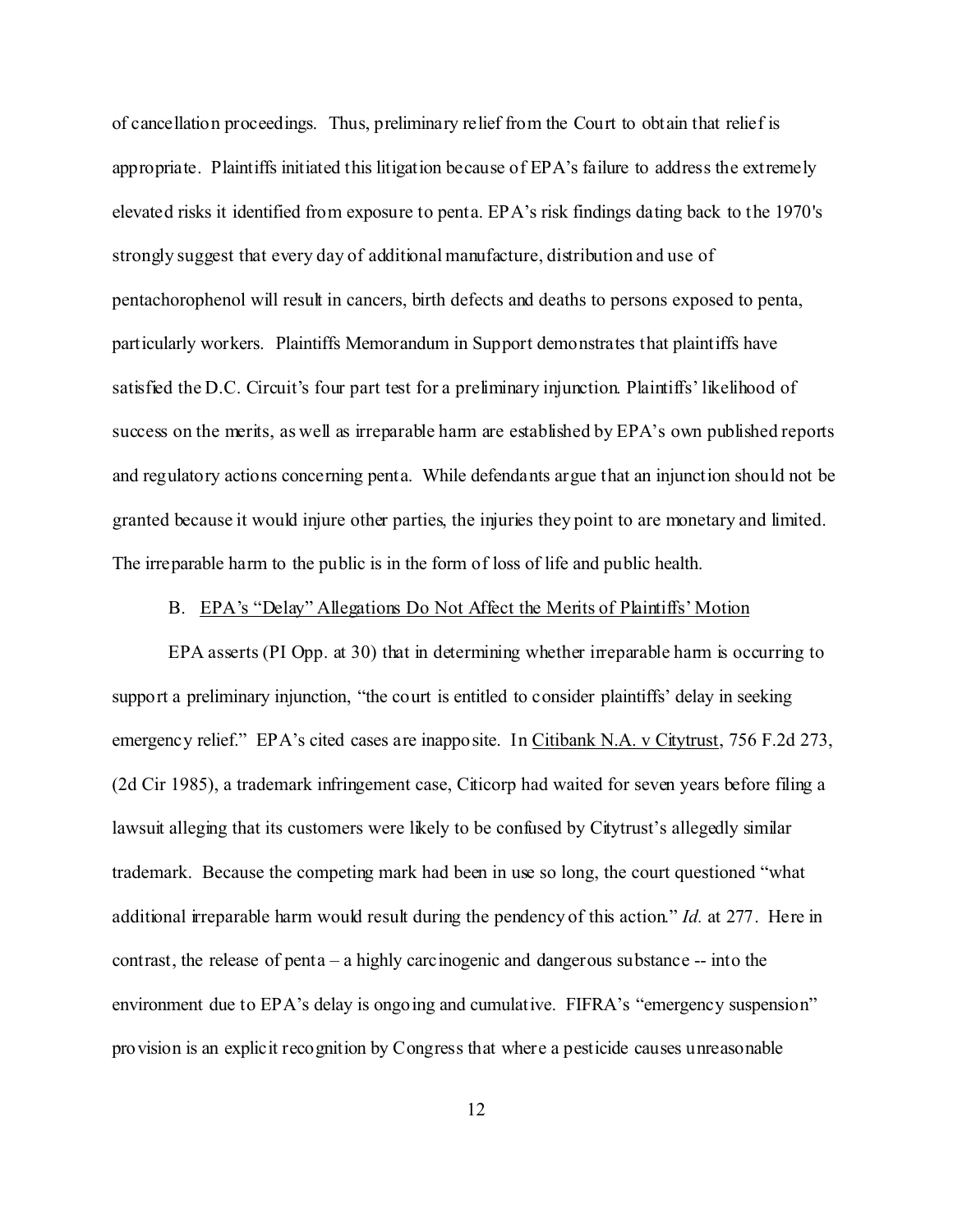adverse effects, the harm increases for each additional day that it is manufactured and distributed into commerce. Even if EPA ultimately issues a cancellation order, the penta-treated poles are likely to remain in place for decades and will eventually require disposal.

In Fund for Animals v. Frizzell, 530 F.2d 982, (D.C. Cir 1976)(also cited by EPA at PI Opp. 30), plaintiffs challenged Fish and Wildlife Service regulations that allowed the taking of endangered birds. The court found that a "preliminary injunction would be all but futile [because] the harvest of these birds... was admitted to be 'pretty well over' on the day the case was argued." *Id.* At 987. Such a finding – essentially one of mootness – has no bearing here, where EPA's continuing inaction on penta causes mounting harm to public health and the environment.

While "delay" in seeking a preliminary injunction "can undermine a claim of irreparable harm," Kansas Health Care Ass'n, Inc. v. Kansas Dep't of Soc. & Rehab. Servs., 31 F.3d 1536 (10th Cir. 1994), it can only do so if defendants demonstrate prejudice. Foundation on Economic Trends v. Heckler 587 F. Supp. 753, 765 (D.D.C. 1984). In Kansas Health Care, the court rejected a delay argument where the plaintiff had tried to reach a settlement with the defendant and acted within three months of failing to reach such a settlement. *Id.* at 543. In Foundation on Economic Trends, the court found no prejudice to federal agency defendants, even though the plaintiffs waited five years to initiate litigation, because of the agency's statements that further inquiry into the challenged standards would be undertaken. Here, far from sleeping on their rights, plaintiffs have been trying for years to persuade EPA to take action on penta, by submitting information on alternatives and petitioning for agency action. In response, EPA has continued to hold out a promise of forthcoming action. Accordingly, Plaintiffs should not be now penalized for attempting to resolve this matter short of litigation and for relying on Defendant's repeated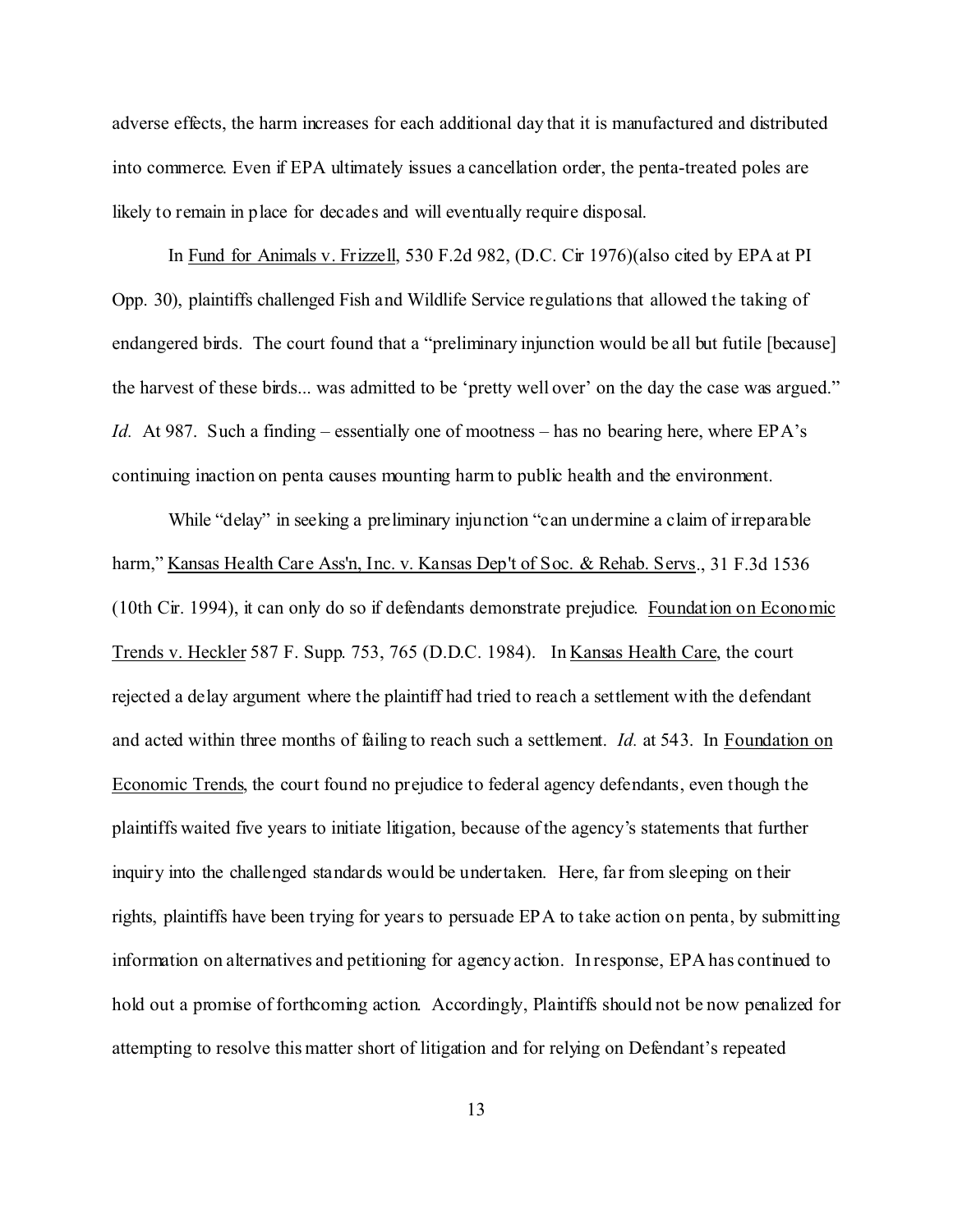assurances that action was imminent.<sup>12</sup> See Washington Post Co. v. Turner, 708 F. Supp. 405, 416 (D.C. 1989)("the Court cannot determine that plaintiff's delay in bringing suit was unreasonable in view of the fact that the use of newspapers hawkers apparently has been a regular subject of negotiation between plaintiff and WMATA").

In essence, EPA now complains that plaintiffs should have realized sooner that its repeated assurances that its was diligently addressing their concerns and intending to act promptly on penta's dangers were not credible. Such a position does not merit serious attention, and certainly does not undermine the merits of plaintiffs' request for injunctive relief. Moreover, EPA has not (and cannot) show any prejudice occasioned by plaintiffs not having filed this action earlier.

IV. The Court Should Order Emergency Suspension or Other Relief Here

A. The Court Can Order EPA to Take Specific Action Here

EPA claims that the only possible remedy for EPA's failure to act on penta is a remand to

 $12$  The efforts of Beyond Pesticides and others to obtain EPA action to cancel and suspend penta, and EPA's responses are detailed in Appendix B to the Memo in Support of Plaintiffs' Motion for Preliminary Injunction, and the actual petitions and correspondence are attached as exhibits. These materials demonstrate that while EPA repeatedly revised its estimates as to when action on penta could be expected, each time it also assured Beyond Pesticides that its concerns were being considered and that responsive action would be forthcoming. For example, when members of Beyond Pesticides and other medical doctors and scientists first asked EPA to remove penta from the market in 1997, EPA replied that the Reregistration Eligibility Decision (RED) on penta was expected in FY 1998. Appendix B at ¶¶ 1 and 2. When Beyond Pesticides submitted a letter to EPA in July, 2,000 seeking penta's cancellation, EPA responded that it expected to complete the risk assessment on penta in 2001. Id. at ¶¶6 and 7. Later, EPA responded to an April 19, 2001 letter from Beyond Pesticides seeking cancellation and emergency suspension of penta, CCA and creosote, stating "We are giving this priority attention." Id. at  $\P$  9 and 10. Even EPA's most recent letter of February 5, 2002, which stated that it was an "interim" reply neither granting nor denying Beyond Pesticides' petition, stated that the agency was "proceeding as rapidly as feasible to resolve your concerns."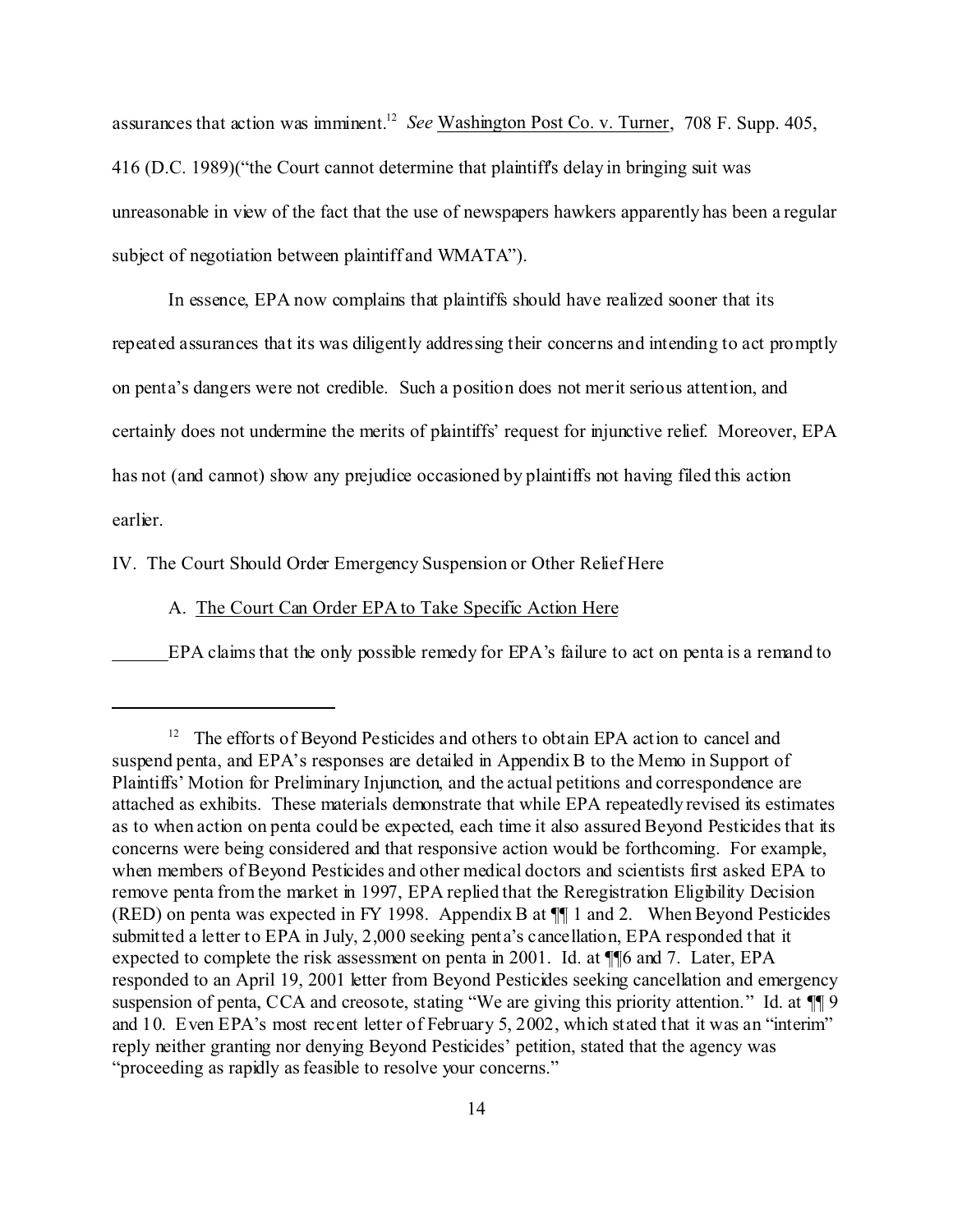EPA for a final decision on plaintiffs' petitions. PI Opp. at 22-23. While this relief is possible, the Court may also order the agency to take specific action. Most relevant here, the D.C. Circuit ordered EPA to issue cancellation notices in EDF v. Ruckelshaus, 439 F.2d at 595. Hondros v. U.S. Civil Service, 720 F.2d 278, 297-98 (3rd Cir. 1983), also ordered the defendant to take specific action, appointing the plaintiff to a permanent position. Public Citizen v. Heckler*,* 653 F. Supp. 1229 (D.D.C. 1986), is a case with striking similarities to this one. Reviewing agency inaction, the court found that the agency had studied the issue for many years, and had made findings that raw milk posed a significant health risks. It held that "[t]he appropriate remedy in this case, therefore, is an order compelling the agency to promulgate a regulation prohibiting the interstate sale of . . . raw milk products."

### B. Emergency Suspension is Appropriate Here

As plaintiffs discussed in their Memo In Support at 22-25, emergency suspension is appropriate here based on EPA's own findings concerning penta, under EPA's own interpretation of the FIFRA standard for that action as "a threat of harm to humans and the environment so mmediate that the continuation of pesticide use is likely to result in unreasonable adverse effects during a suspension hearing."<sup>13</sup> EPA itself has found that penta poses "excessive" and "unacceptable" risks of cancer, birth defects, and other health problems.<sup>14</sup> And there can be no doubt that these risks would materialize even in the few months that it would take to hold a

<sup>&</sup>lt;sup>13</sup> See, Nagel v. Thomas, 666 F. Supp. 1002, 1005 (W.D. Mich. 1987); Dow Chemical Co. v. Blum, 469 F. Supp. 892, 902 (1979).

<sup>&</sup>lt;sup>14</sup> See Pltfs Memo at 5-6 and App. A at  $\P$  1-7, regarding EPA's conclusions in the RPAR proceeding; *id.* at 5-6 and App. A at  $\P$  7 regarding EPA's cancellation of all other uses of penta due to excessive risk, and *id.* at 6-7 and App. A at ¶ 8 regarding EPA's post- RPAR assessments of penta.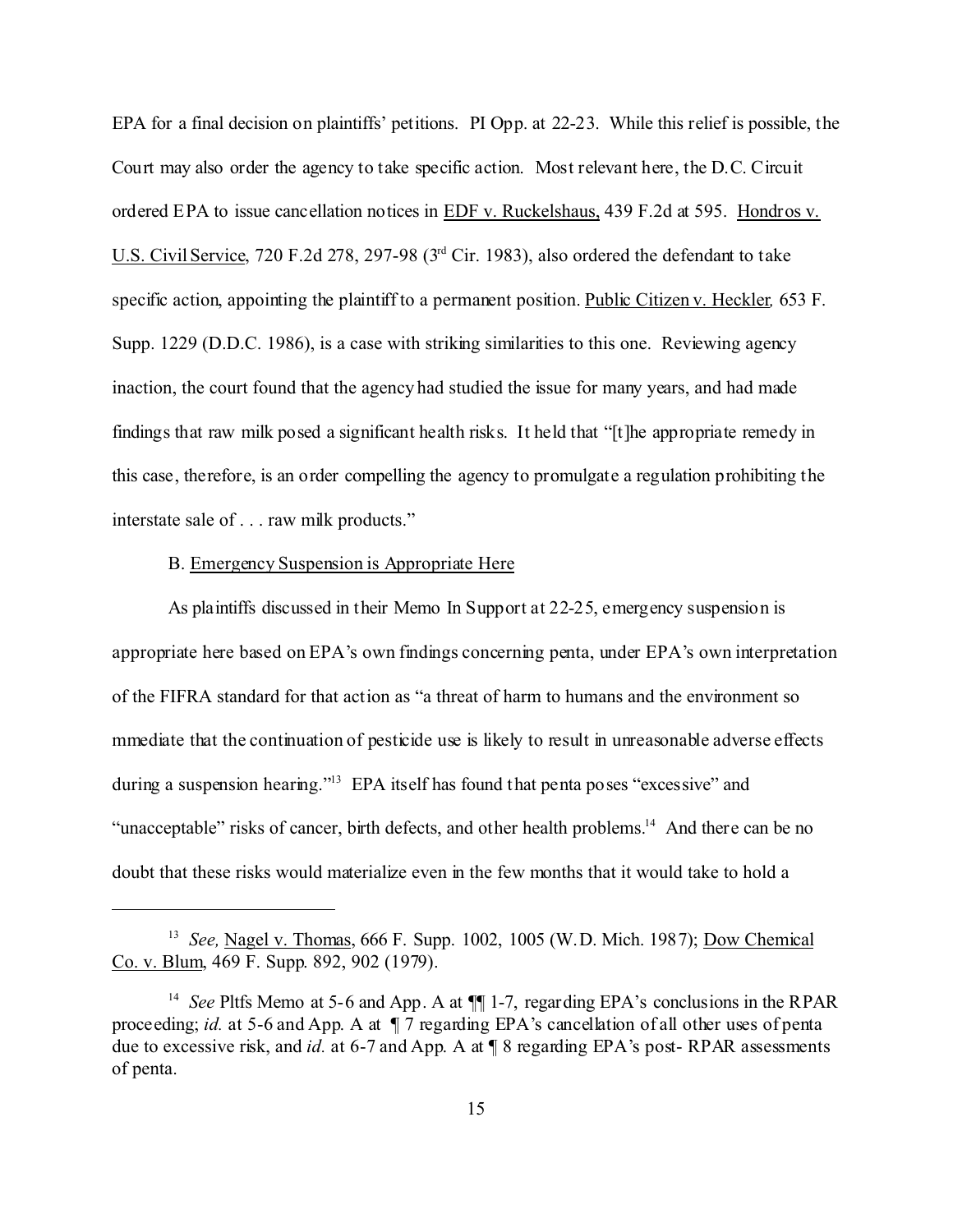suspension hearing. Hundreds of thousands of newly-penta treated poles would be installed, resulting in the adverse effects which EPA has identified for the workers who manufacture the penta, pressure-treat the wood, install and service the poles, and perform reapplications of penta to the poles, as well as to children exposed to the soil around the poles. Once installed, these poles will continue to present a hazard for decades to come. *See*, Pltfs Memo at 23-24.

In keeping with its general approach here, EPA does not directly respond to these contentions. EPA does not even deny that findings it has already made with regard to penta meet the standard for emergency suspension. Instead, EPA asserts that plaintiffs are asking the court to substitute its judgment for EPA's. PI Opp. at 3. This is simply not the case. Plaintiffs explicitly rely on EPA's own findings about the risks of penta and on information in EPA's possession concerning alternatives. EPA's only other argument is that it has chosen to evaluate penta in its reregistration process instead of taking other regulatory action such as suspension, *id.,* at 25, 29, and that it must know everything possible about the risks of penta, and the costs, risks and benefits of alternatives before it can act. *Id.,* at 11-12, 35.

However, Congress gave EPA emergency suspension authority precisely so that EPA could protect the public from what appear to be serious short-term risks based on limited information *prior to* conducting a full, detailed risk/benefit analysis or subjecting that analysis to adversary adjudicatory hearings in cancellation and suspension proceedings. As the court noted in Dow Chemical v. Blum, 469 F. Supp. at 902, the legislative history of the emergency suspension provision states that its purpose was to "give EPA the authority, if necessary to prevent an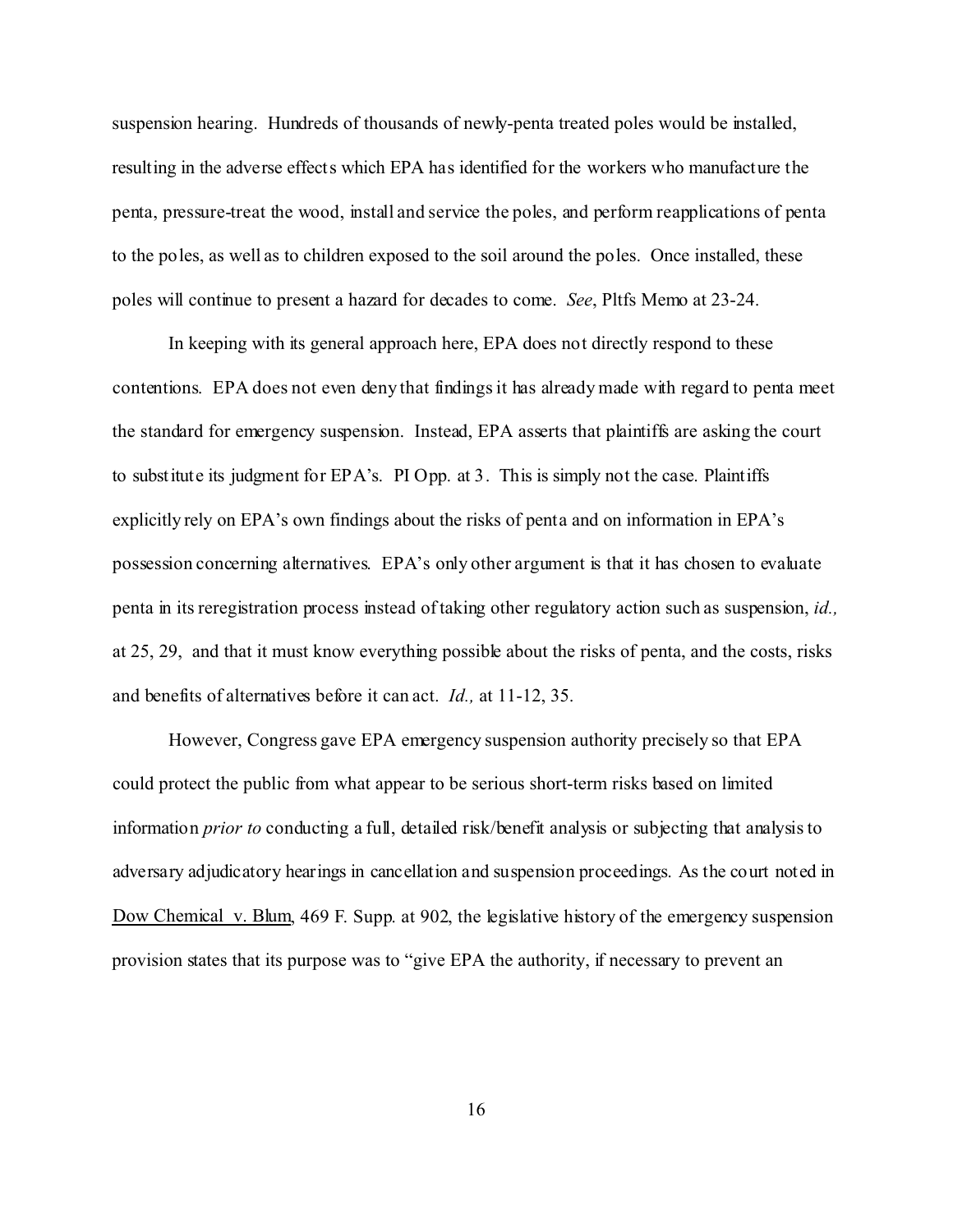imminent hazard, to suspend without a hearing *if more information needs to be gathered."* <sup>15</sup> "[T]he function of the suspension decision is to make a preliminary assessment of evidence, and probabilities, not an ultimate resolution of difficult issues." EDF v EPA, 465 F.2d at 537.

The function of suspension and emergency suspension did not change when Congress instituted the current reregistration program in 1988. Not only did Congress retain the provisions for cancellation, suspension and emergency suspension, but it also made explicit that "[n]othing in this subsection [reregistration] shall prohibit the Administrator from undertaking any other review of a pesticide pursuant to this chapter." 7 U.S.C.  $\S 136a(g)(1)(B)$ . The most recent amendments to FIFRA in 1996 actually made it easier for EPA to take emergency suspension action without making out its full case on risks and benefits, by amending the provision which formerly required EPA to issue a cancellation notice at the same time it issues and emergency suspension, to allow a cancellation notice to be issued 90 days afer the emergency suspension order.<sup>16</sup> Thus, the pendency of EPA's reregistration process is irrelevant to EPA's duty to take emergency suspension action when the statutory standards for that action are met, and EPA's Opposition provides no cogent reason why the Court should not order emergency suspension here.

## C. The Court May Order Other Relief Based on the Facts and Law Presented by Plaintiffs' Motion

As shown above, (Sec. IV.A), the Court may order EPA to take specific action, and the standards for emergency suspension are met by EPA's own findings. Sec. IV.B. Thus, plaintiffs

<sup>&</sup>lt;sup>15</sup> Senate Report 92-270 (Commerce Committee), 1972 U.S. Code Cong. and Admin. News at 4112 (emphasis supplied).

<sup>&</sup>lt;sup>16</sup> See, House Report 104-669(I) (Committee on Agriculture), 1996 U.S. Code Cong. and Admin. News at 1216. The amended provision is codified at 7 U.S.C. § 136d(c)(3).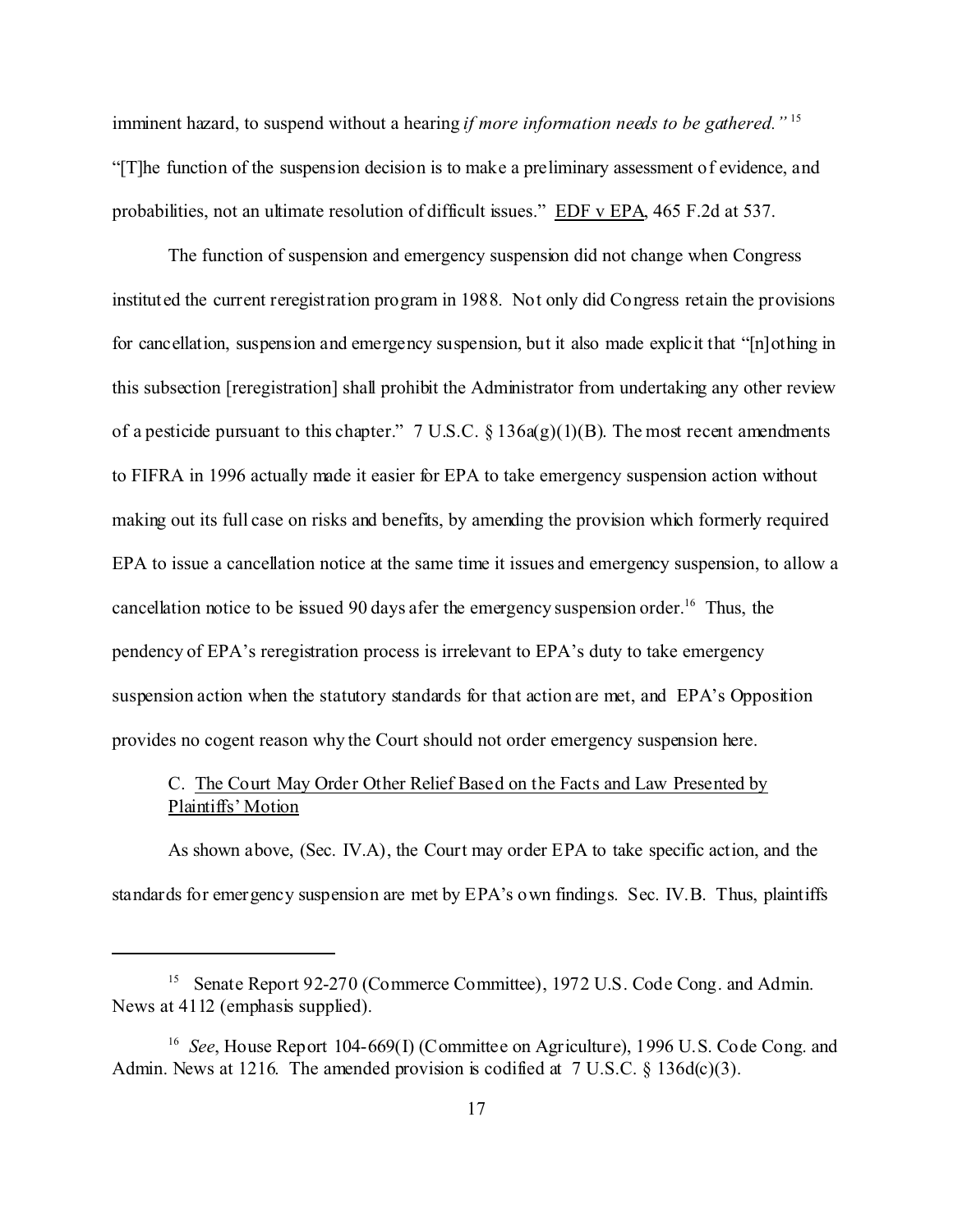believe that emergency suspension is the appropriate remedy. Nevertheless, there are several other forms of relief that the Court could order on the facts and law which plaintiffs have presented.

If the Court is concerned about ordering EPA to take action which becomes immediately effective, the Court could order EPA to issue an order of suspension rather than emergency suspension. Then, interested parties would be entitled to an expedited adjudicatory hearing before EPA on the question of "imminent hazard" before penta was removed from the market. Likewise, the Court could order EPA to issue a notice of cancellation, the remedy in EDF v. Ruckelshaus. Interested parties would be entitled to a full adjudicatory hearing at EPA before any restrictions could take effect. If the Court chooses not to take any of these actions, it could nevertheless order a remand to EPA to promptly rule upon plaintiffs' petitions for cancellation and suspension,

[with] either . . . a fresh determination on the question of suspension, or . . . a statement of reasons for his silent but effective refusal to suspend . . . . If he persists in denying suspension in the face of the impressive evidence presented by petitioners, then the basis for that decision should appear clearly on the record, not in conclusory terms but in sufficient detail to permit prompt and effective review. In view of the emergency nature of the claim, we retain jurisdiction to permit respondents to provide us, within thirty days, with the record necessary for review.

EDF v. Hardin, 428 F.2d at 1100 (footnote to the APA, 5 U.S.C. § 706). Also, based on EPA's inaction and unreasonable delay, the Court could order EPA to reach a final regulatory decision on penta within a set timetable. Finally, the Court could order EPA to re-open the RPAR, which had concluded that cancellation would be warranted but for the lack of viable alternatives, solely to re-examine the availability of alternatives and take appropriate action.

#### D. The Court Should Order EPA Action on Penta's Registration

While there are several possible remedies the Court could order which would be appropriate based on the facts and law here, the result that EPA advocates – to do nothing –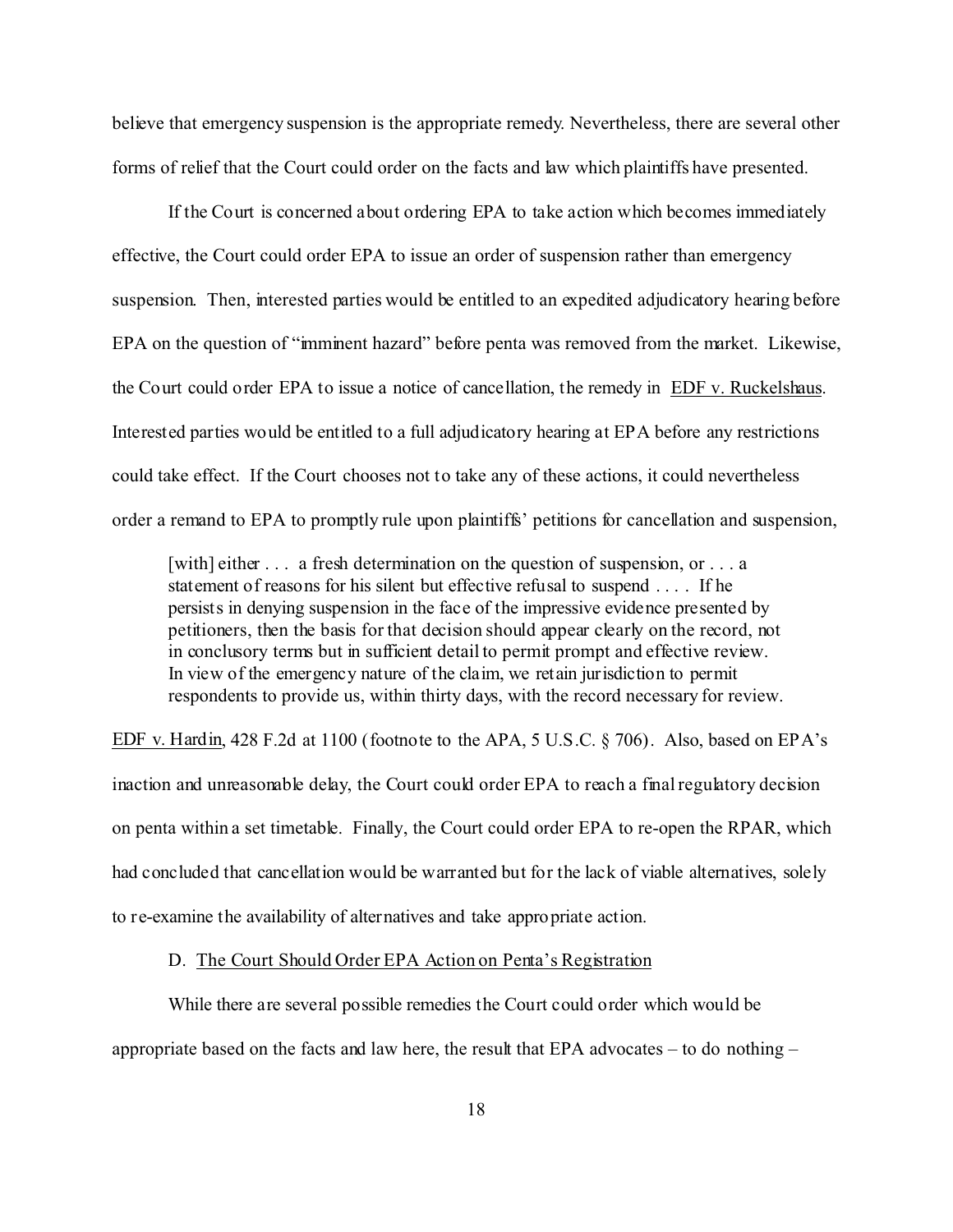cannot be justified. EPA essentially asks the Court to take on faith both its decision to proceed by reregistration rather than by cancellation, suspension, or RPAR/Special Review; and the extremely long time EPA claims is needed to complete its review of penta. By granting no relief, the Court would leave the time frame for EPA action on penta completely open, such that EPA would not be held even to its current maximum estimate of three years from issuance of the preliminary risk assessment to completion of the RED. EPA Opp. at 3. This would allow EPA to delay completion of the reregistration process beyond 2006, *9 years* after it began. If EPA at that time determines not to reregister, it would then be required to *begin* the cancellation and/or suspension process. The Court's acquiescence in such a time frame, given EPA's findings with regard to the extreme risks posed by penta, would indeed be extraordinary relief.

# 1. EPA's Decision to Engage in a Reregistration Process Instead of Taking Cancellation and Suspension Action Was Arbitrary and Capricious and Contrary to Law

EPA does not explain *why* it chose to engage in a six to nine year reregistration review when it had "already completed a [six-year] in-depth review of the risks and benefits of penta," PI Opp. at 26, and finally determined in 1984 that penta posed excessive risks of cancer, birth defects and fetotoxicity that would merit cancellation but for the lack of viable alternatives.<sup>17</sup> EPA has never withdrawn or even questioned the findings made then. Given the huge expenditure of taxpayer dollars involved in these multi-year reviews, as well as the public's continuing exposure to a highly toxic pesticide in the meantime, the Court cannot simply accept EPA's bald assertion that it "has determined that reregistration is the most appropriate method for reassessing the risks and benefits of that pesticide." PI Opp. at 25. The record before the Court indicates that in order

<sup>17</sup> *See*, Pltfs. Memo at 5-6; App. A at ¶¶ 1-3.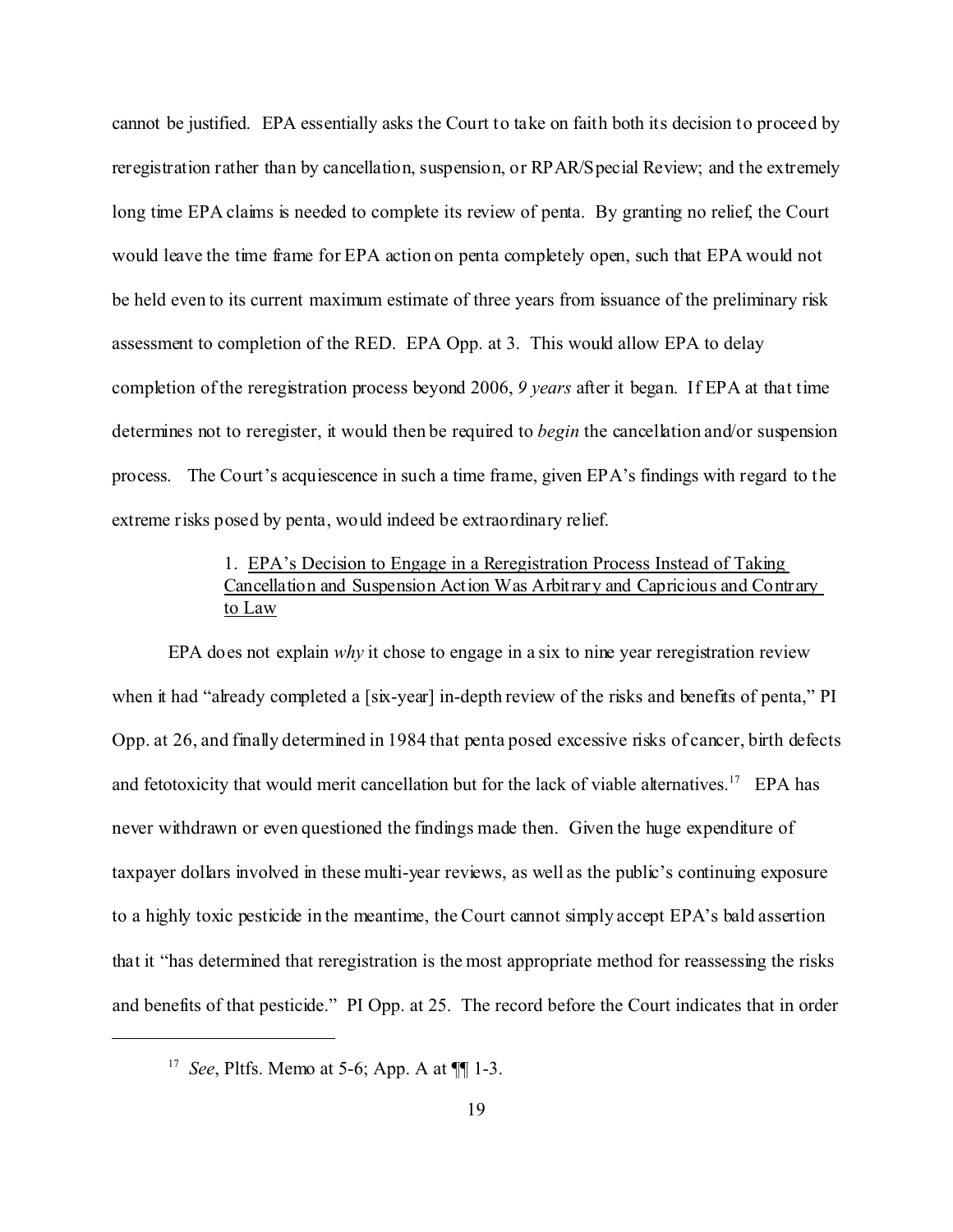to meet FIFRA's statutory command to protect the public from unreasonable adverse effects, EPA was and is required to instead take regulatory cancellation and suspension action, or at the least, reopen the RPAR proceeding solely to examine the question of whether, since 1984, "alternatives that would be viable as large-scale replacements for penta have in fact been developed . . .". EPA Opp. at 32, n.11.

As this case amply demonstrates, a reregistration proceeding does not afford the same relief as a cancellation or suspension action. As EPA admits, "reregistration does not prevent the Agency from using the other tools given it by Congress (such as the ability to suspend a registration) . . . ." PI Opp. at 25.<sup>18</sup> When EPA "determine[s] that reregistration is the most appropriate method for reassessing the risks and benefits of [a] pesticide," *id.,* this necessarily means that it is *not* taking prompt action to remove the pesticide from the market by use of these "other tools given by Congress." Ironically, even the Reregistration Eligibility Decision (RED) which EPA projects to be made six to nine years from the start of the review is not even considered by EPA to be "a final agency action." PI Opp. at 9. Instead, only if EPA determines that the pesticide should not be reregistered, would it then be directed to take "appropriate regulatory action," *id.*, 7 U.S.C. § 136a-1(g)(2)(D), such as cancellation or suspension.<sup>19</sup> Thus, not until the end of the entire reregistration process, would EPA be in a position to begin the

 $18$  In fact the reregistration provision of FIFRA explicitly provides: "Nothing in this subsection shall prohibit the Administrator from undertaking any other review of a pesticide pursuant to this subchapter."  $7 \text{ U.S.C.} \S 136a(g)(1)(B)$ .

<sup>&</sup>lt;sup>19</sup> See also, 7 U.S.C. § 136a(g)(1)(A) ". . . . No registration shall be canceled as a result of the registration review process unless the Administrator follows the procedures and substantive requirements of section 136d of this title [relating to cancellation and suspension]."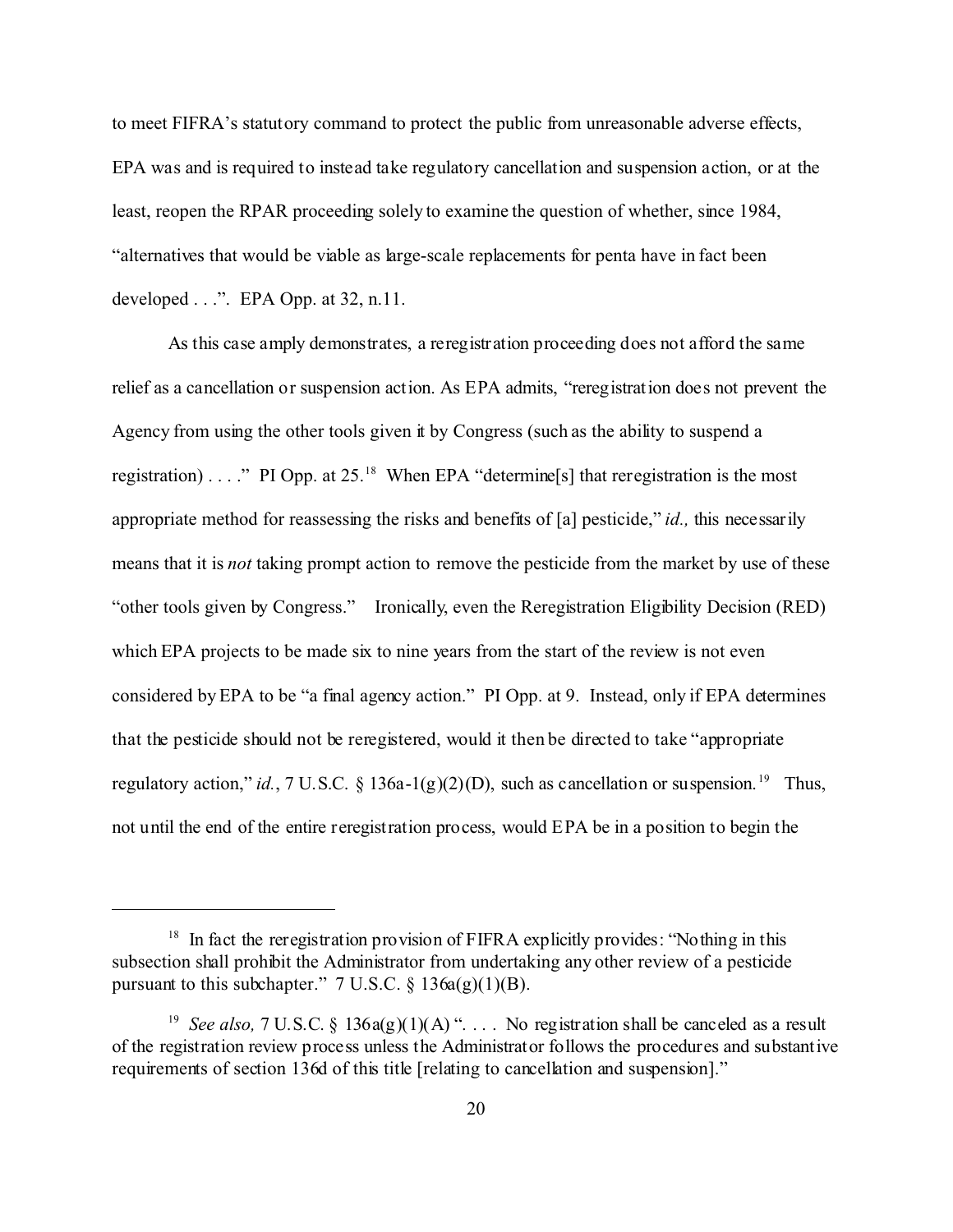cancellation and suspension actions which plaintiffs seek immediately.<sup>20</sup>

Even if it had been appropriate, despite its earlier findings on penta, for EPA to begin a lengthy reregistration process in 1997, EPA would have been required to change course when it completed its draft of the penta risk assessment in 1999. EPA makes much of the fact that this document was a draft and not its "final word" on penta, PI Opp. at 4. But EPA never confronts the issue of what an agency should do when a draft assessment finds a 340% lifetime risk of cancer, as well as other "unacceptable" risks up to thousands of times EPA's usual action threshold. Whether EPA may have been justified in taking a short time to confirm or revise these findings, or to make a quick assessment of the impacts of removing penta from the market before it acted is now a moot question. Certainly, EPA could not, in accordance with its congressional mandate to protect the public from unreasonable adverse effects, do nothing except take over 3 ½ years to complete a new draft (which it has refused to produce in this case), and then still claim to be six months to three years away from completion of its review, much less regulatory action.

As EPA admits, the reregistration provisions of FIFRA do not preclude the agency from taking cancellation or suspension action. PI Opp at 25. However, if EPA will not remove a pesticide from the routine reregistration track based on the kind of risk findings it has made with regard to penta, then it would never do so. Plaintiffs know of no instance in which EPA has found risks this high for any other pesticide. Accepting EPA's claim that it is appropriate to

<sup>&</sup>lt;sup>20</sup> Plaintiffs assert that cancellation and suspension action was and is required without the need for any reregistration process, based on EPA's final findings in the 1984 RPAR and subsequent developments concerning alternatives to the use of penta-treated wood. Pltfs Memo at 20-21.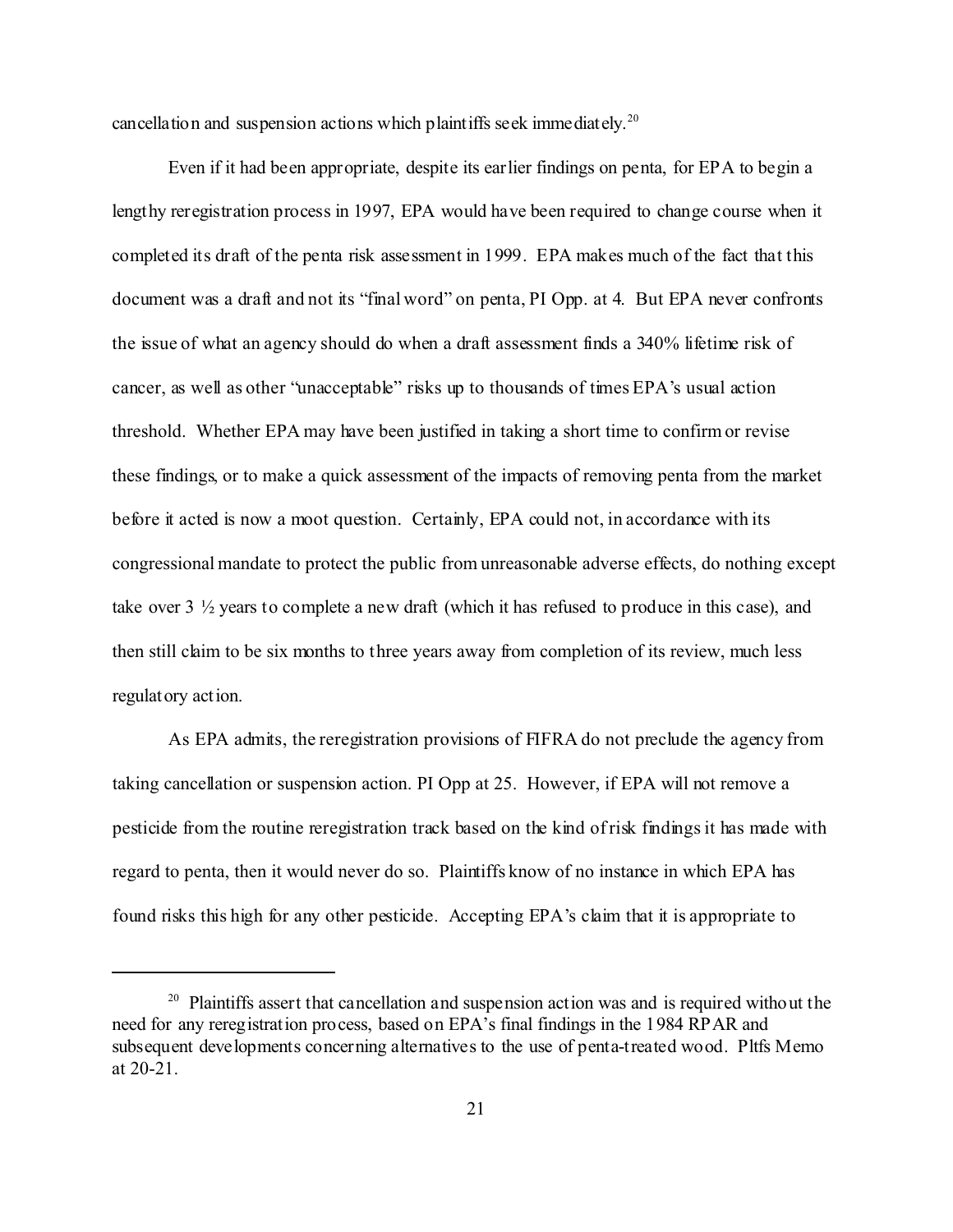continue a routine reregistration review of penta would in effect be a ruling reading the cancellation and emergency suspension provisions out of FIFRA, despite clear statutory language to the contrary, and EPA's admission that this cannot be done.

EPA's only other justification for not taking regulatory acting on penta is that it allegedly has insufficient evidence on alternatives to determine whether the risks of penta exceed the benefits. EPA Opp. at 11-12, 32-33. First, as discussed above, Sec. IV.B, final regulatory conclusions on risks and benefits are not necessary for suspension action. In any event, because the Court has determined to decide the motion for preliminary injunction without any administrative record production by EPA, EPA's claims of lack of adequate information on alternatives are without evidentiary support. What *is* in the record before the Court are plaintiffs' submissions concerning alternatives, including submissions by producers of non-wood alternatives to treated wood utility poles, all of which were submitted or communicated to EPA, beginning as early as 1993. Pltfs Memo at 7-9, and Exhibits 1, 2, 5, 7 and 16. In addition, there is evidence cited by plaintiffs and available in public documents concerning the actions by other nations banning penta, including the European Union, which completed a study of alternatives and concluded that "in fact less dangerous alternatives were available,"<sup>21</sup> and in which many countries have lived without penta for years.<sup>22</sup> Thus, the record supports the conclusion that viable alternatives to penta are available and that the lack thereof is not justification for failure to remove penta from the market.

<sup>&</sup>lt;sup>21</sup> Commission Decision of October 26, 1999, (1999/831/EC), at III.3.1.1(62), attached as Exhibit 1 to the Supplement to Plaintiffs' Motion To Compel Submission of the Administrative Recordegarding European Union Action on Pentachlorophenol.

<sup>&</sup>lt;sup>22</sup> Pltfs' Memo at 4-5 and n. 8 and Supplement to Plaintiff's Motion to Compel.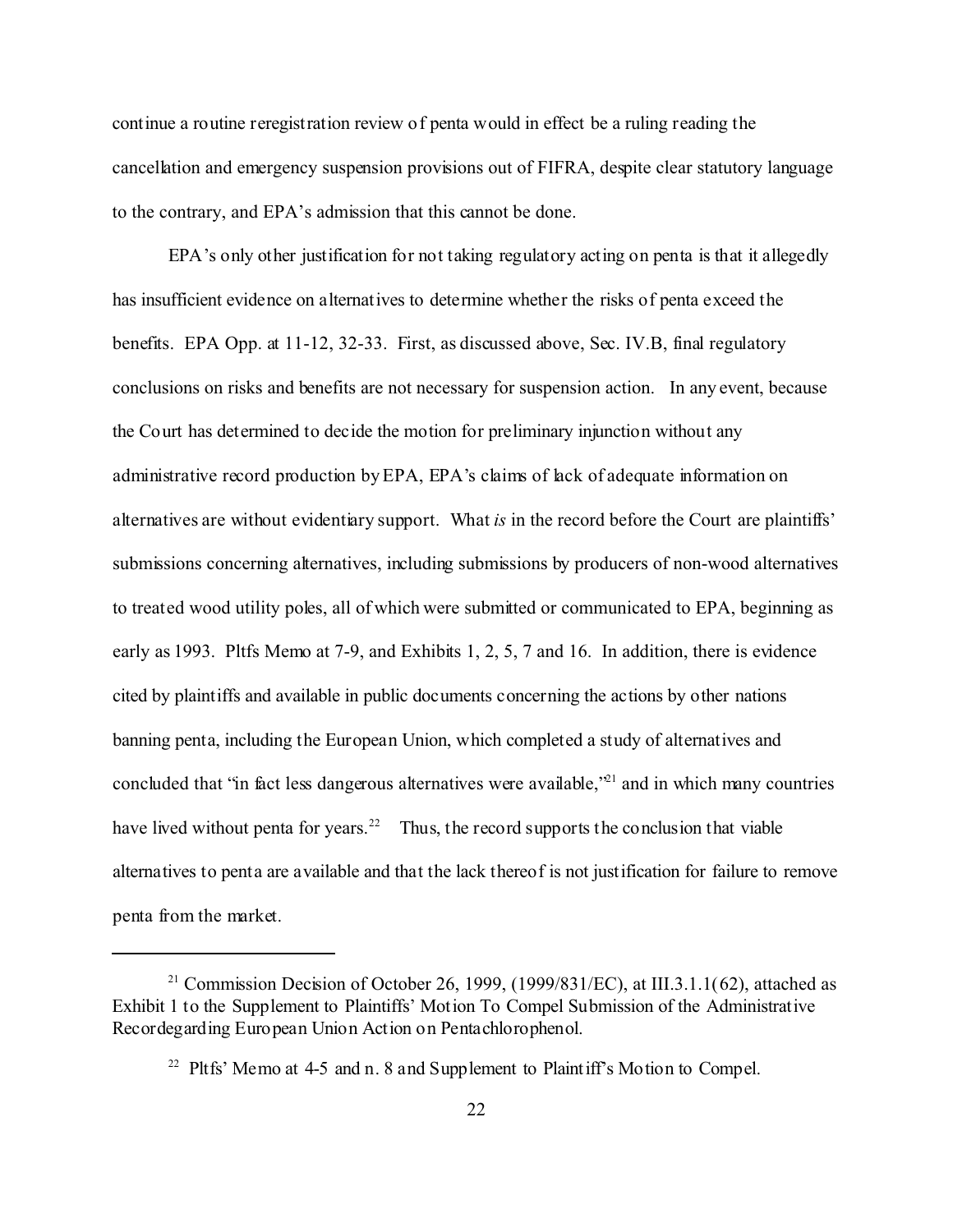Even if the Court were to credit EPA's contentions that non-wood alternatives to penta "*could* be more expensive, more difficult to install or use, not suitable for all conditions in which penta-treated poles are used, or have other limitations," PI Opp. at 34 (emphasis supplied), these potential disadvantages of the alternatives (and thus benefits of penta) are not of the type that could not possibly balance out the magnitude of risks EPA has found with regard to penta. EPA has taken the position that cancer risks from occupational exposures higher than 1 in 100 "are considered unreasonable within the meaning of FIFRA section 2(bb) [7 U.S.C. § 136(bb) [defining "unreasonable adverse effects on the environment," the FIFRA standard for cancellation, 7 U.S.C. § 136d(b), and suspension, 7 U.S.C. § 136(l); 136d(c)].<sup>23</sup> Even in 1984, EPA found occupational risks as high as 1 in 100, Pltfs Memo, App. A at ¶ 2, and the risks found in the 1999 assessment are much higher, reaching 3.4 out of 1.

### 2. EPA's Failure to Take Action on Penta Constitutes Unreasonable Delay

Plaintiffs' initial brief in support of their motion for preliminary injunction analyzed EPA's inaction on penta primarily within the framework of the ruling in EDF v. Ruckelshaus that a court should order EPA to cancel a pesticide when EPA's own findings meet the statutory standards for that action, 439 F.2d at 595, even where EPA takes the position "that investigations are still in progress, [and] final determinations have not yet been made . . .". 439 F.2d at 592. However, as EPA points out, EPA Opp. at 27-28, plaintiffs' allegations can also be analyzed under the framework for unreasonable delay claims set forth in Telecommunications Research & Action

<sup>&</sup>lt;sup>23</sup> "Inorganic Arsenicals, Preliminary Determination to Cancel," 56 Fed. Reg. 50576, 50584 (Oct. 7, 1991) (cited in Pltfs Memo at 21, n. 47). EPA took that position even though it found in that proceeding that there were "moderate benefits" and that "alternatives were not as efficacious." *Id.*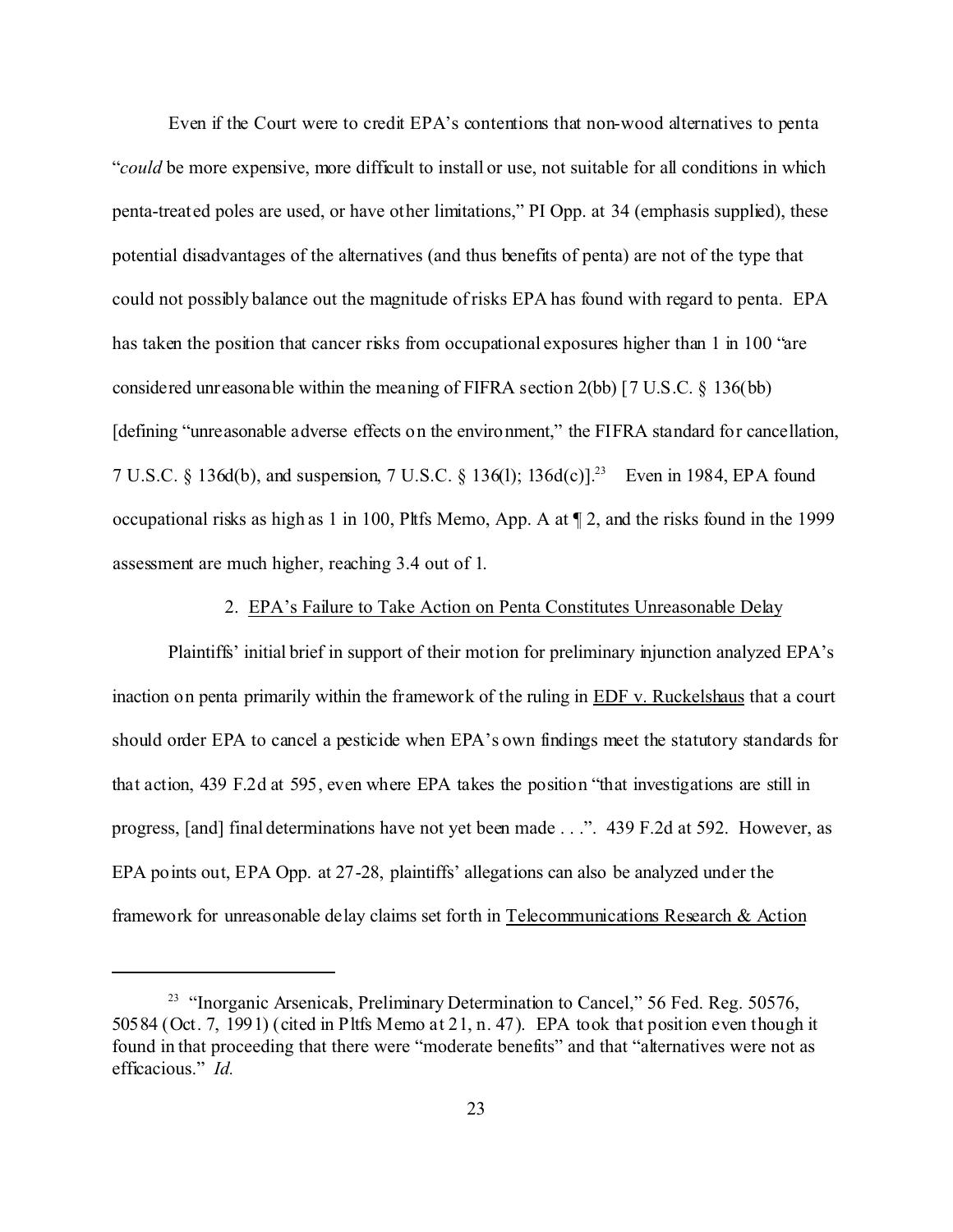Center v. FCC ("TRAC"), 750 F.2d 70 (D.C. Cir. 1984). Plaintiffs intend to fully address the TRAC factors in their forthcoming Motion for Summary Judgment on all of the claims in their complaint. However, in the event that the Court prefers to use that analysis with regard to the preliminary injunction motion, plaintiffs briefly address those factors here.

First, it is not within the "rule of reason" for EPA to have found in 1984 that penta's use as a wood preservative posed excessive risks of serious and life-threatening health effects which would merit cancellation but for the lack of alternatives, and then claim 19 years later in 2003 that it has "just begun" it analysis of alternatives to penta. PI Opp at 32. Nor is it within the "rule of reason" to take 6 to 9 years to complete a reregistration analysis *after* a previous six year exhaustive analysis, especially when human lives are at stake.<sup>24</sup>

Second, while there are no statutory deadlines for regulatory cancellation or suspension action in FIFRA, EPA's actions in this regard should be evaluated in light of "the Congressional intent [in FIFRA] that potentially dangerous pesticides should be removed from the market without delay." Dow Chemical v. Blum, 469 F. Supp. at 900. Third, clearly human health and welfare are at stake here. Fourth, EPA has identified no competing priorities, other than its routine reregistration of hundreds of pesticides, and certainly has not identified any ongoing or planned proceeding involving a pesticide which poses higher risks than those it has already found with regard to penta. Fifth, the interests prejudiced by the delay are the health of the entire population of the United States, all of whom are potentially exposed to penta-treated utility poles,

<sup>24</sup> *See*, *e.g.,* Public Citizen Health Research Group v. Auchter, 702 F.2d 1150, 1154 (D.C. Cir. 1983)(three years from announced intent to regulate to final rule is unreasonable where lives are at stake); In re Chemical Workers Union, 958 F.2d 1144, 1150 (D.C. Cir. 1992)(six years "is an extraordinarily long time, in light of the admittedly serious health risks . . .").